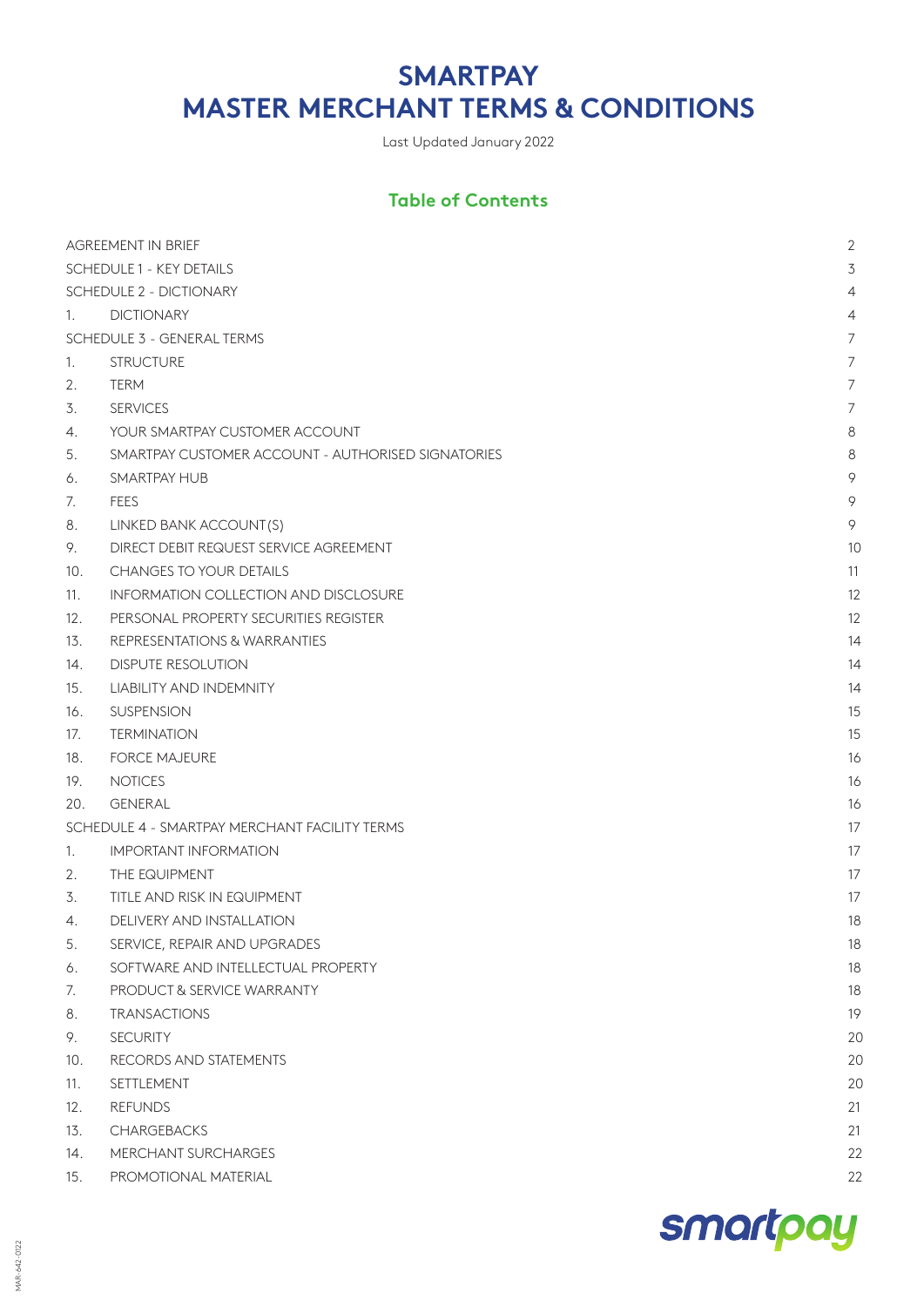# **BACKGROUND**

- A. Smartpay rents, sells and distributes EFTPOS Equipment and certain payment facility services in Australia and New Zealand.
- B. The Merchant wishes to rent and/or purchase EFTPOS Equipment and acquire related services that are supplied by Smartpay.
- C. The parties have entered into this Agreement to record the terms and conditions upon which Smartpay agrees to provide to the Merchant, and the Merchant agrees to acquire, the Equipment and/or the Services from Smartpay, on the terms and subject to the conditions set out in this Agreement.

# **AGREEMENT IN BRIEF**

The parties agree that:

- 1. Smartpay will provide to the Merchant the Equipment and Services for use within the Merchant's business in accordance with this Agreement.
- 2. The Merchant will use the Equipment and Services within its business on the conditions set out in this Agreement.
- 3. The Merchant will pay Smartpay all Fees when due and otherwise on the terms set out in this Agreement.
- 4. This Agreement is comprised of this document, the Application Form, Schedule 1 *(Key Details)*, Schedule 2 *(Dictionary)*, Schedule 3 *(General Terms)* and Schedule 4 *(Smartpay Merchant Facility Terms)*.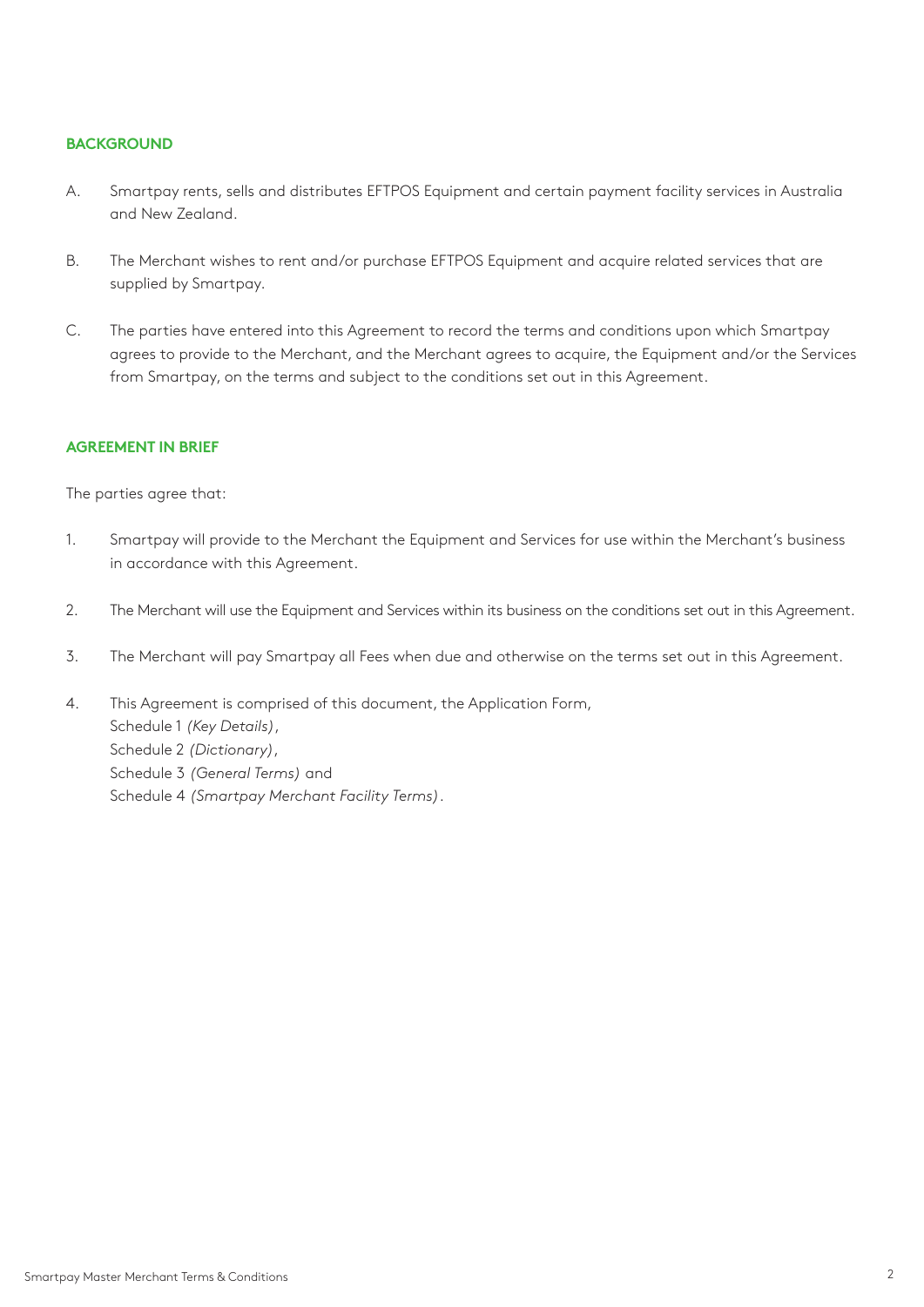# **SCHEDULE 1 - KEY DETAILS**

| Item 1 | Smartpay (we)                     | Name: Smartpay Australia Limited<br>ABN: 79 120 473 823<br>Address: Level 9, 151 Castlereagh Street, Sydney NSW 2000<br>Email: merchantservices@smartpay.com.au<br><b>Contact person: Acquiring Manager</b>                                                                                                                                                               |
|--------|-----------------------------------|---------------------------------------------------------------------------------------------------------------------------------------------------------------------------------------------------------------------------------------------------------------------------------------------------------------------------------------------------------------------------|
| Item 2 | Merchant (you)                    | The party that has submitted the Application Form to Smartpay<br>requesting access to the Smartpay Merchant Facility.                                                                                                                                                                                                                                                     |
| Item 3 | Commencement Date<br>Clause 2.2   | The first to occur of:<br>a. the date on which we open the Smartpay Customer Account;<br>b. the date on which we process the first Transaction for you; and<br>c. the date that is 7 (seven) days after your Equipment is first shipped<br>to the Delivery Address.                                                                                                       |
| Item 4 | Term and renewal<br>Clause 2.1    | Initial Term: If this Agreement has a fixed term, the Initial Term is as<br>set out in the Application Form.                                                                                                                                                                                                                                                              |
|        |                                   | Renewal Term: If this Agreement has a fixed term, this Agreement will<br>automatically renew for successive periods of 12 (twelve) months unless<br>terminated 30 (thirty) days prior to the end of the then-current term                                                                                                                                                 |
| Item 5 | Termination notice<br>Clause 17   | 30 (thirty) days (subject to clause 17 (Termination))                                                                                                                                                                                                                                                                                                                     |
| Item 6 | Fee<br>Clause 7.2(a) (a)          | Set up Fee: Applies to all new customers and is in an amount as set<br>out in the Application Form. This Fee is payable if you terminate the<br>Agreement within the first 12 (twelve) months.                                                                                                                                                                            |
|        | Clause 7.2 (b), (c)& (e)          | <b>Ongoing Fees:</b> As set out in, or attached to, the Application Form.<br>Ongoing Fees may be comprised of a Monthly Rental Fee and/or<br>Merchant Service Fee and/or Accessory Fee and any other applicable<br>Fees from time to time.                                                                                                                                |
|        | Clause 7.2(d)                     | <b>Cancellation Fee:</b> If this Agreement has a fixed term, then the<br>cancellation Fee is as set out in the Application Form (if any). This<br>Fee is payable if the Agreement is terminated during the Initial Term<br>in the circumstances set out in clause 17.6 (Cancellation Fee). If this<br>Agreement does not have a fixed term, there is no cancellation Fee. |
|        | Clause 7.2 (f)                    | <b>Replacement Cost:</b> As set out in the Application Form. This Fee is<br>payable for lost, stolen or damaged, Equipment.                                                                                                                                                                                                                                               |
| Item 7 | Products & Services<br>Clause 3.3 | The products and services we will provide to you, as set out in the<br>Application Form.                                                                                                                                                                                                                                                                                  |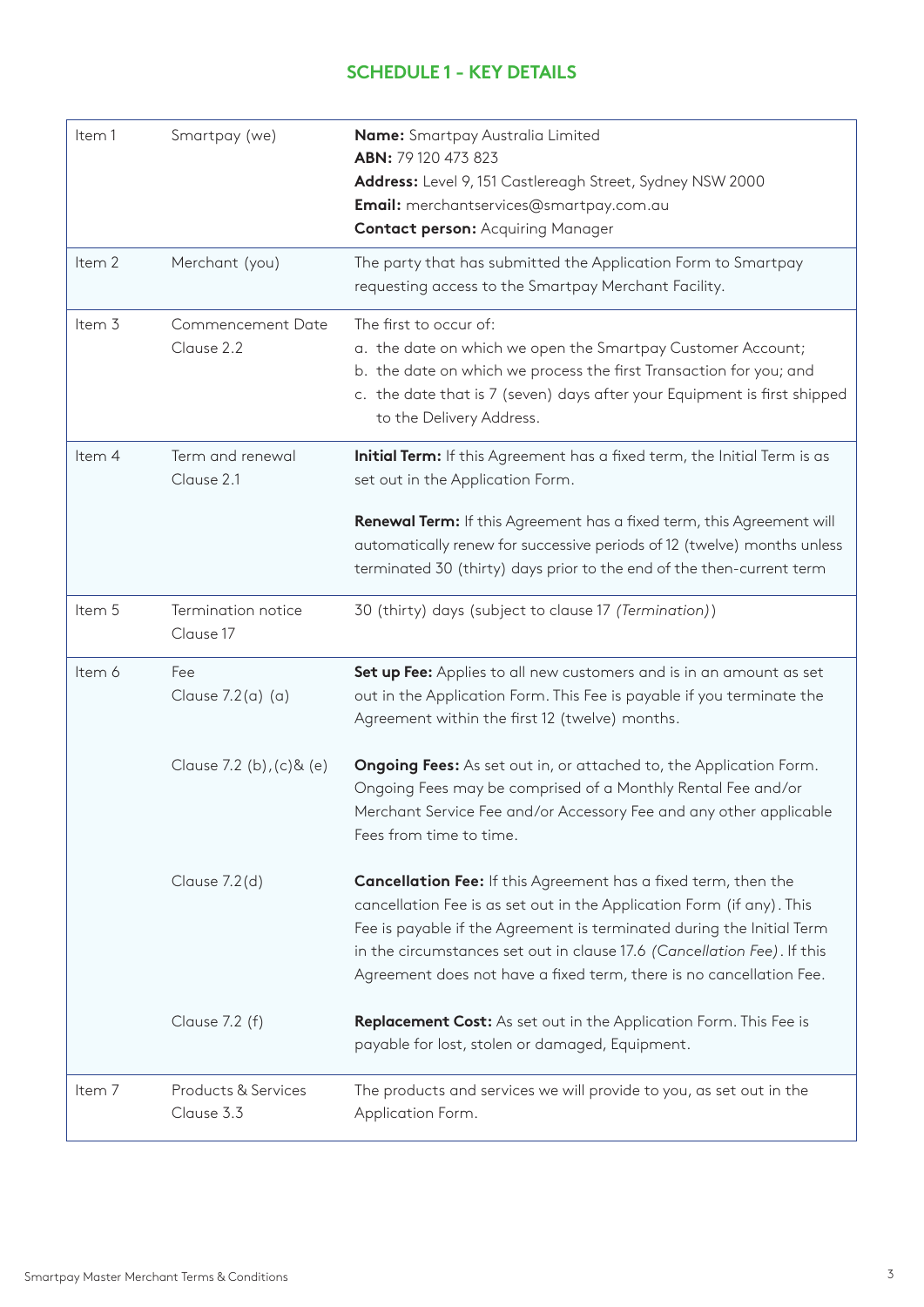# **SCHEDULE 2 - DICTIONARY**

# **1. DICTIONARY**

1.1 Definitions. In this Agreement:

**Accessory Fee** means the fees, if any, payable by you to us, for or in relation to consumables and/or accessories for use with or in relation to any Equipment and any related costs (including postage fees), as set out in Item 6 (Fee) of Schedule 1, and as may be varied from time to time in accordance with this Agreement.

**Alipay WeChat Pay Merchant Agreement** means the terms and conditions governing the use of the Alipay WeChat Pay Service, as set out on the Website or otherwise provided to you, as amended from time to time.

**Alipay WeChat Pay Service** means transaction payments via Alipay and/or WeChat Pay.

**Application Form** means the application form submitted by you to us pursuant to clause 4.1 (Application Form and you must provide information) of Schedule 3 for access to the Smartpay Merchant Facility.

**Associate** in relation to a party means the employees, officers, directors, contractors and agents of that party.

**Australian Consumer Law** means Schedule 2 of the Competition and Consumer Act 2010 (Cth).

**Authorised Signatory** has the meaning given in clause 5.1 (Authorised Signatories' authority) of Schedule 3.

**Business** means the ordinary business conducted by you as described in the Application Form or notified to us from time to time in accordance with this Agreement.

**Business Day** means a day other than a Saturday, Sunday or day which is a bank holiday or public holiday in the State of New South Wales.

#### **Card(s)** means a:

- (a) credit, debit, charge, purchase or other valid payment card issued by a member or affiliate of a Scheme on which the Scheme's Marks appear;
- (b) a valid payment card capable of acceptance under the eftpos Mark issued by an Australian bank or financial institution;
- (c) any valid payment card issued under any loyalty program;
- (d) any other valid payment card issued by another entity which the Terminal is enabled to accept; or
- (e) any electronic derivation of any of the above.

**Cardholder** means the person to whom a Card has been issued or a person who is authorised to use a Card.

**Chargeback** refers to a transaction that is debited to the Settlement Account as a result of any of the circumstances set out in clause 13.1 (Chargebacks) of Schedule 4.

**Commencement Date** means the date as determined in accordance with Item 3 (Commencement Date) of Schedule 1.

**Communications Service** means all facilities, devices and network connections that allow for the capture and switching of Transactions via the EFTPOS System by use of either an analogue or digital mobile telecommunication service, broadband internet, WiFi service or similar telecommunication services.

**Consumer** has the meaning given in clause 15.1 (You are not a Consumer) of Schedule 3.

**Credit Card** means a device that can be used for purchasing goods or services on credit in Australia (irrespective of whether the device is issued in or outside Australia) and includes devices issued by Visa, Mastercard, American Express, Diners Club and China Union Pay.

**Customer Support** means our customer support team who can be contacted via the methods set out on our Website.

**Delivery Address** means the address specified in the Application Form as the address to which Equipment to be supplied by us pursuant to this Agreement is to be delivered.

**Direct Debit Request** means the direct debit request set out in the Application Form and any other relevant form (if applicable) and signed by you, as amended from time to time.

**EFTPOS System** means the process whereby, pursuant to instructions transmitted through a Terminal, an electronic funds transfer takes place between a Cardholder's bank account and your Linked Bank Account:

(a) in relation to goods or services supplied or cash made available by you to the Cardholder; or

(b) in relation to a refund in respect of goods and services supplied by you to the Cardholder.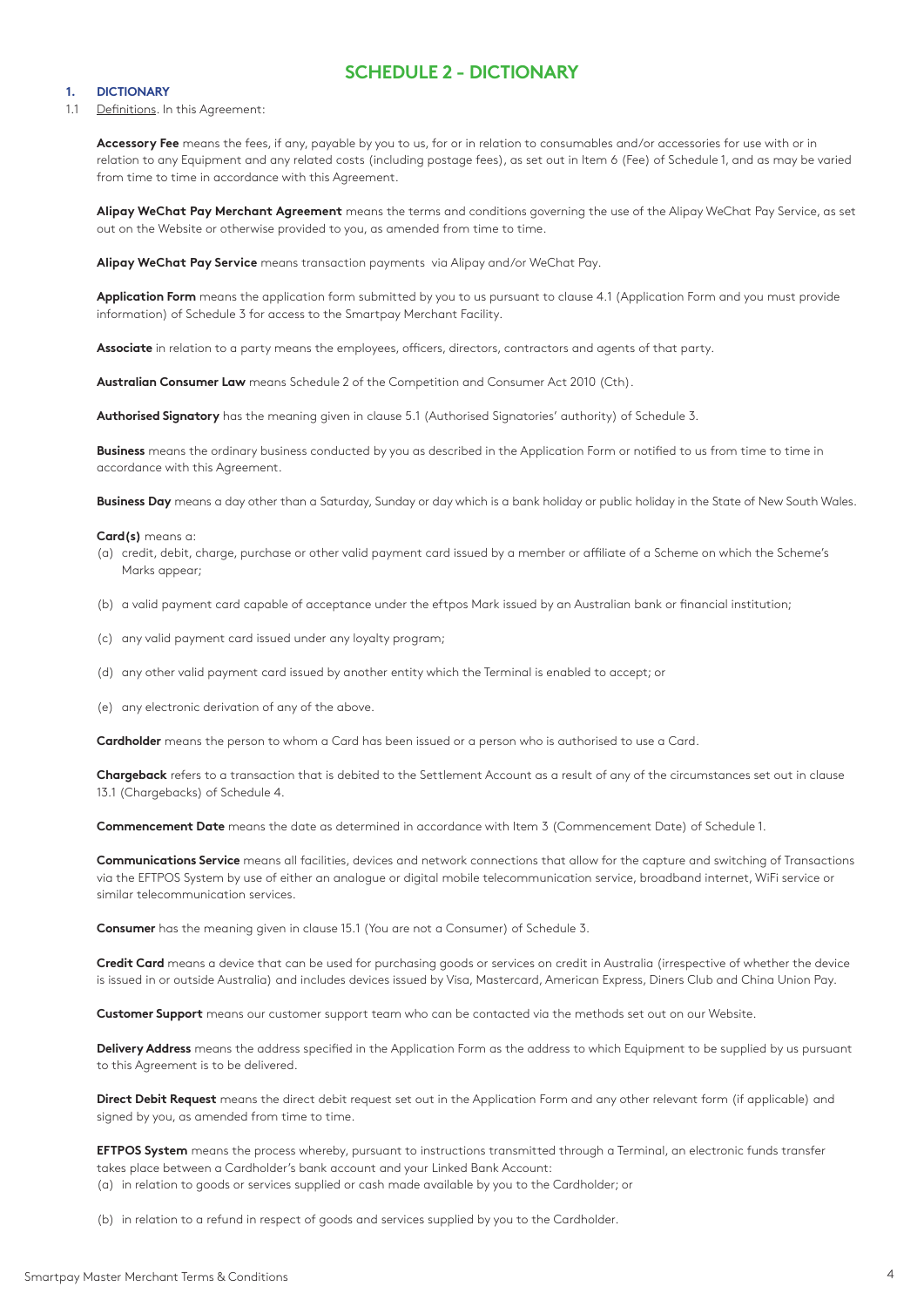**EPAL** means eftpos Payments Australia Limited ABN 37 136 180 366.

**Equipment** means the Terminal, any related equipment, accessories and any Software.

**Fee** means any fee payable by you to us, as set out in Item 6 (Fee) of Schedule 1 and as may be varied from time to time in accordance with this Agreement.

**Fee Account** has the meaning given in clause 8.3 (You must maintain a linked Bank Account) of Schedule 3.

**Financial Institution** has the meaning given in clause 9.3 (When we will charge your account) of Schedule 3.

**GST** means any tax on the supply of any goods, services, real or personal property or any similar tax imposed under the GST Law.

**GST Law** has the same meaning given to the term "GST Law" in A New Tax System (Goods and Services Tax) Act 1999 (Cth).

**Initial Term** has the meaning given in clause 2.1 (Term and renewal) of Schedule 3.

**Intellectual Property Rights** means patents, rights in inventions, works of authorship, data, designs, databases, know-how, trade secrets, confidential information, trademarks, trade, business and domain names, logos, get-up and goodwill, along with copyrights, moral Rights and any other intellectual property and proprietary rights, in each case whether registered or unregistered in any jurisdiction.

**Invalid Transaction** has the meaning given in clause 11.7 (Invalid Transactions) of Schedule 4.

**Linked Bank Account** has the meaning given in clause 8.1 (You must maintain a Linked Bank Account) of Schedule 3 and includes any Fee Account and Settlement Account.

**Mark(s)** means trademarks, including registered and common law trademarks, trade names, service marks, logos, domain names and designations owned, licensed or used.

**Merchant Service Fee** or **Merchant Fee** means the fee payable by you to us for receipt of the applicable Smartpay Service, as set out in Item 6 (Fee) of Schedule 1, and as may be varied from time to time in accordance with this Agreement.

**Monthly Rental Fee** means the fee payable by you to us for the rental of the Equipment from us, as set out in Item 6 (Fee) of Schedule 1, and as may be varied from time to time in accordance with this Agreement.

**MOTO** stands for "mail or telephone order" and means an order for goods or services received by mail, telephone, facsimile or internet.

**MOTO Terms and Conditions** means the terms and conditions governing the use of the MOTO service as set out at https://www.merchantwarrior.com/terms, as amended from time to time.

**PPSA** means the Personal Property Securities Act 2009 (Cth).

**PPSR** means the register established under the PPSA.

**Receipt** means a receipt including the following information about a Transaction:

- (a) amount;
- (b) date;
- (c) type of Transaction;
- (d) facility or facilities being debited or credited;
- (e) information to enable us to identify you and the Transaction (but no information that identifies the Cardholder's name or address);
- (f) time;
- (g) location of Terminal or other identifying information of the Terminal; and
- (h) reference number.

**Referral Partner** means any third party (such as a financial institution or point of sale software providers but excluding our other merchant customers), who, from time to time, refers merchants to us pursuant to a written agreement.

**Refund** means the refunding of a previously processed Transaction back onto the previously processed Card.

**Renewal Term** has the meaning given in clause 2.1 (Term and renewal) of Schedule 3.

**Replacement Cost** means the fee payable by you to us charged to replace any lost, stolen or damaged Equipment, as set out in Item 6 (Fee) of Schedule 1, and as may be varied from time to time in accordance with this Agreement.

**Scheme** means the Mastercard, Visa, American Express, UnionPay, Diners Club, Discover, JCB and EPAL card schemes and any other similar schemes provided that we are a member of or facilitate transactions in relation to that scheme.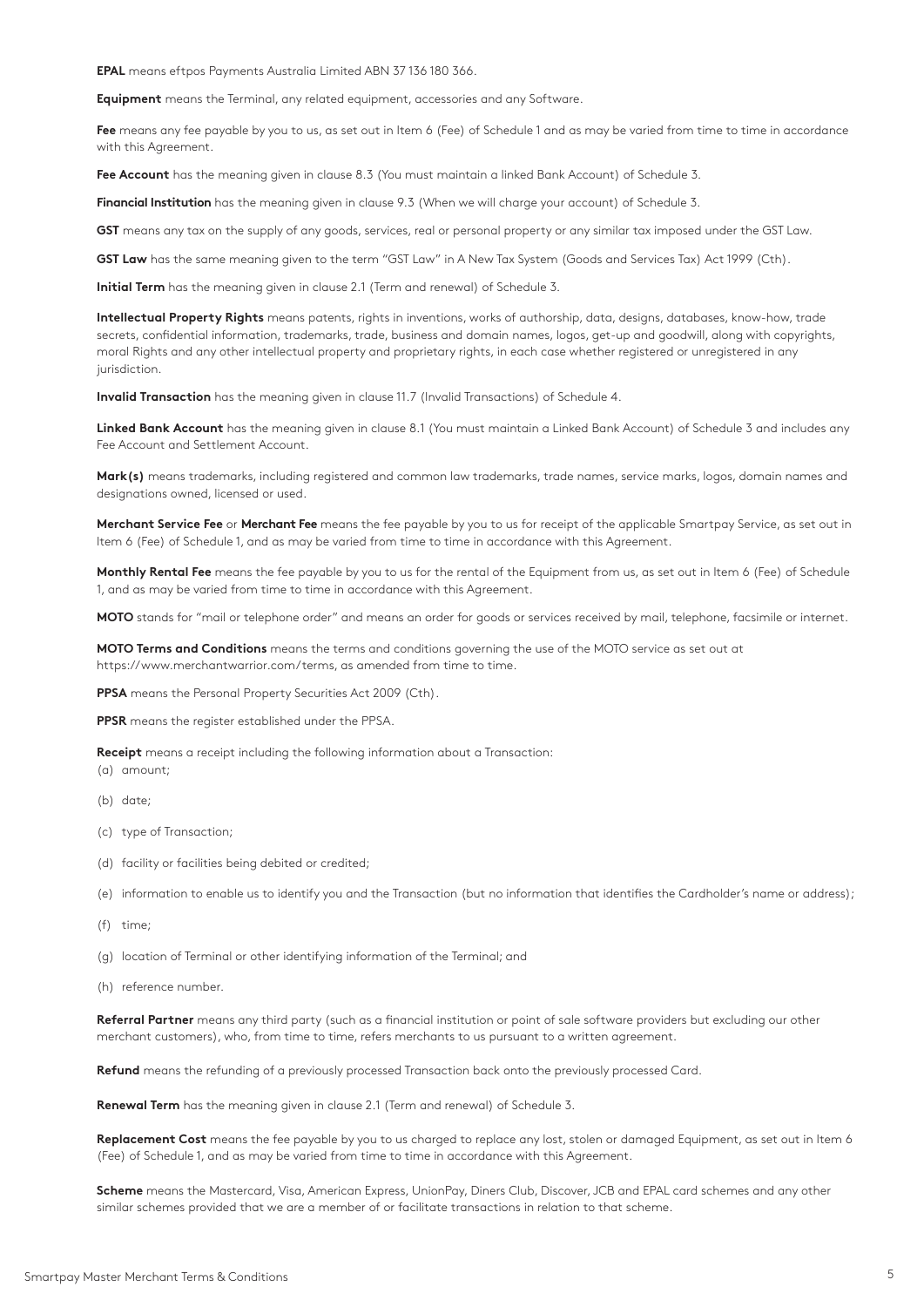**Security Interest** has the meaning given to it in the PPSA.

**Settlement Account** has the meaning given in clause 8.3 (You must maintain a linked Bank Account) of Schedule 3.

**Services** or **Smartpay Services** means the products and services that Smartpay will provide to you pursuant to this Agreement, as referred to in Item 7 (Products & Services) of Schedule 1.

**Set Up Fee** means the fee payable by you to us to open and set up your Smartpay Customer Account, as set out in Item 6 (Fee) of Schedule 1, and as may be varied from time to time in accordance with this Agreement.

**Smartpay Customer Account** has the meaning given in clause 4.1 (Must have a Smartpay Customer Account) of Schedule 3.

**Smartpay Hub** means the online portal where Merchants can manage terminals and view and download transactional data, located at the URL https://smartpay-hub.com/.

**Smartpay Hub End User Licence Agreement** means the terms and conditions governing the use of the Smartpay Hub, as amended from time to time.

**Smartpay Merchant Facility** means the facility under which we provide you with merchant acquiring and transaction processing services in accordance with this Agreement.

**Software** means all software developed by or for Smartpay for use in or with the Terminals, consisting of a set of instructions or statements in machine-readable medium and any enhancement, modification, update or new release of that software or part thereof.

**Surcharge** has the meaning given in clause 14.1 (Smartcharge and Surcharges) of Schedule 4.

**Swap Out** has the meaning given in clause 5.3(b) (Swap Outs) of Schedule 4.

**Term** means the Initial Term and any Renewal Term.

**Terminal(s)** means the electronic terminal or terminals supplied by us through which instructions may be given for the transfer of funds using the EFTPOS system.

**Transaction** means an electronic funds transfer initiated in connection with a Cardholder using a Card or information from a Card.

**Transaction Value Report** means a periodic report containing the total number of Transactions and total value of Transactions made through your Terminal(s).

**Updates** means all corrections for defects, fixes, enhancements, refinements, changes, extensions, alterations, variations or additional minor functionality, made to the Software from time to time.

**User Guide** means the procedures and user guide(s) that set out (amongst other things) instructions on how to set up the Equipment and instructions on how to operate the Terminals, as provided and updated by us from time to time.

**Valid Transaction** is any transaction that is not an Invalid Transaction and is approved by us.

**Website** means the internet site at the URL www.smartpay.com.au or any other site operated by the us or our related bodies corporate from time to time.

1.2 Interpretation. In this Agreement, unless the context requires otherwise: (a) a reference to a clause, schedule or exhibit is to a clause, schedule or exhibit of or to this Agreement, which form part of this Agreement; (b) a reference to any gender includes all genders; (c) in calculating any period of time commencing from a particular day, the period commences on the following day and the following day counts as part of that period; (d) the rule of interpretation which sometimes requires that a document be interpreted to the disadvantage of the party which put the document forward, does not apply; (e) a reference to this Agreement or any other agreement, arrangement or document, includes any variation, novation, supplementation or replacement of them; (f) where an expression is defined anywhere in this Agreement, it has the same meaning throughout; (g) headings and sub-headings are for convenience of reference only and do not affect interpretation; (h) the phrase include, includes or including, or similar phrase does not limit what else might be included; (i) a reference to any legislation or legislative provision includes any statutory modification or re-enactment of, or legislative provision substituted for, and also any subordinate legislation issued under, that legislation or legislative provision; (j) a reference to "**law**" means all laws, codes, guidelines and the like, including rules of common law, principles of equity, statutes, regulations, proclamations, ordinances, by-laws, rules, regulatory principles and requirements, statutory rules of an industry body, statutory and mandatory codes of conduct, writs, orders, injunctions, judgements, Australian generally accepted accounting principles and industry-wide non-statutory rules or obligations in force from time to time; (k) a reference to dollars or \$ is to an amount in Australian currency; (l) the singular includes the plural and vice versa; (m) a reference to any party to this Agreement or to any other document or arrangement, includes that party's legal personal representatives, substitutes (including any person taking by novation), successors and permitted assigns; (n) a reference to a person includes a body corporate, partnership, joint venture, incorporated or unincorporated association, authority, State, government, or government or quasi-government body, and vice versa.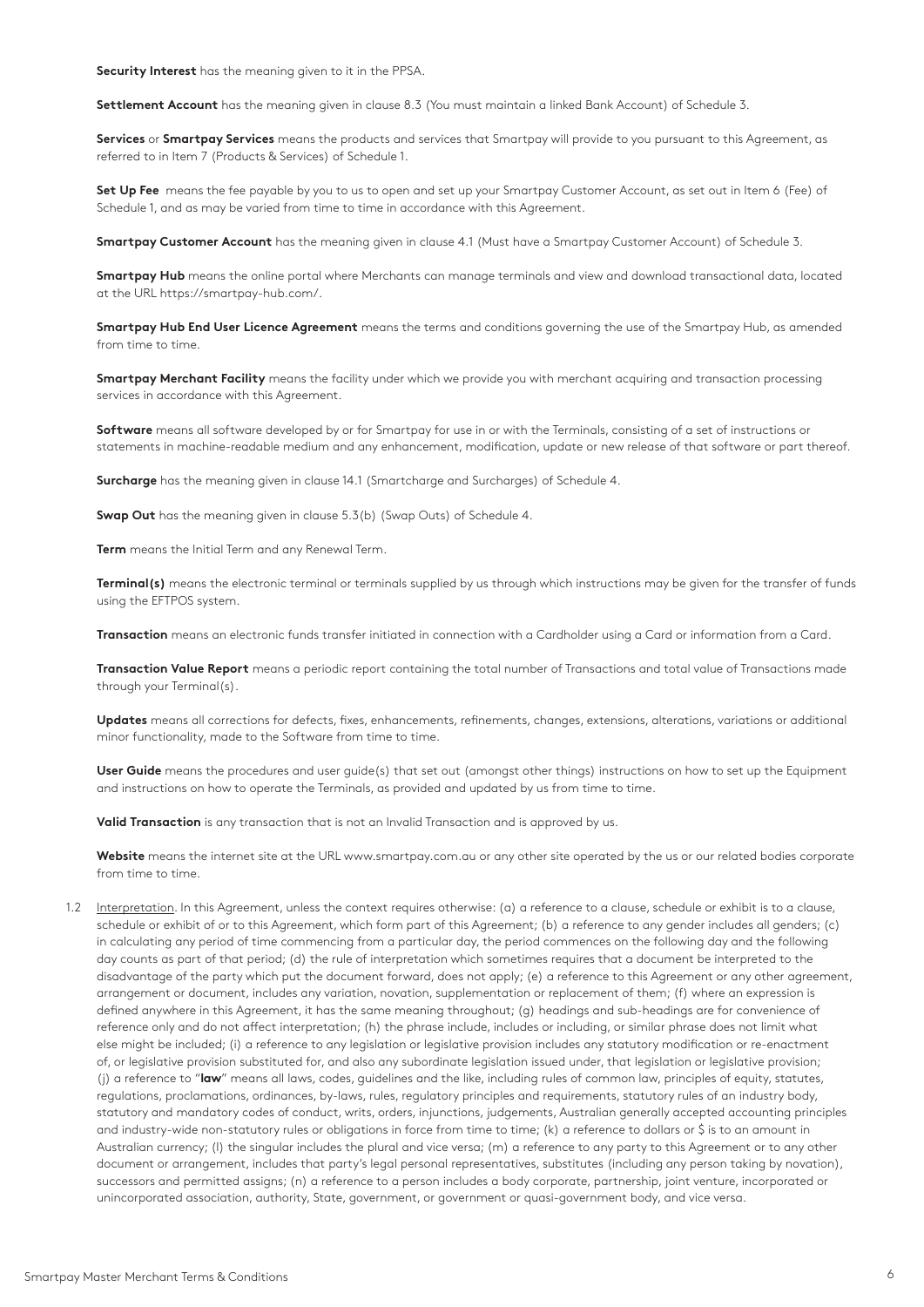# **SCHEDULE 3 - GENERAL TERMS**

### **1. STRUCTURE**

- 1.1 Structure of this Agreement. This Agreement consists of the following parts: (a) Schedule 2 *(Dictionary)*;
	- (b) Application Form (including Personal Information Collection Statement);
	- (c) Schedule 1 *(Key Details)*;
	- (d) Service Schedules;
	- (e) Schedule 3 *(General Terms)*;
	- (f) Schedule 4 *(Smartpay Merchant Facility Terms)*;
	- (g) Privacy Policy.
- 1.2 Precedence of documents. If there is an consistency between the documents set out in clause 1.1 (Structure of this Agreement) above, the document listed first in that clause will prevail to the extent of the inconsistency such that the inconsistent provision in the document lower in the order of priority will be read down or, if necessary, severed to the extent necessary to resolve the inconsistency. Where 2 (two) documents have the same priority in that clause, then priority will be given to the document that is later in time.

#### **2. TERM**

- 2.1 Term and renewal. This Agreement will start on the date that we confirm (usually by email) to you that your Application Form has been received and is accepted by us, and will continue for the period set out in the Application Form (if any) unless earlier terminated in accordance with this Agreement ("**Initial Term**"). Where the Initial Term is a fixed period, then this Agreement will automatically renew for successive periods equal to the period set out in Item 4 (Term and Renewal) of Schedule 1 (each a "**Renewal Term**") unless either, a party terminates this Agreement by notice in writing to the other party no less than 30 (thirty) days prior to the expiry of the Initial Term or the then-current Renewal Term (as applicable), or a party otherwise terminates this Agreement in accordance with its terms.
- 2.2 Commencement of services. Notwithstanding clause 2.1 (Term) above, we will start providing the services to you on the Commencement Date as determined in accordance with Item 3 (Commencement Date) of Schedule 1.

#### **3. SERVICES**

3.1 Smartpay to provide Services to you. In consideration of the payment of the Fees, Smartpay agrees to provide to you, the Services on the terms and subject to the conditions set out in this Agreement.

#### 3.2 Right to reject certain Transactions.

- (a) You acknowledge and agree that Smartpay is subject to laws (such as relevant anti-money laundering laws), which may prohibit Smartpay from entering into or concluding Transactions involving certain persons. You agree that Smartpay may decline to enter into or conclude Transactions involving such persons in compliance with such laws, and will incur no liability from any action Smartpay takes to comply with such laws. Further, you agree that Smartpay may delay, block or refuse to make or process a payment or Transaction if Smartpay believes on reasonable grounds that making that payment or Transaction may breach any law in any other country, and Smartpay will have no liability in taking such action. Smartpay will, as soon as reasonably practicable and at all times subject to the requirements of the relevant laws, notify you of this action.
- (b) You declare and undertake that the payment of monies by Smartpay in accordance with any instructions given by you will not breach any laws.
- 3.3 Services. Smartpay will use best endeavours to provide the Services selected by you on the Application Form.
- 3.4 MOTO. Where you have applied, and have been approved, to use the MOTO services, you acknowledge that you have read the MOTO Terms and Conditions and agree to be bound by them.
- 3.5 Alipay WeChat Pay. Where you have applied, and have been approved, to use the Alipay WeChat Pay Services, you acknowledge that you have read the Alipay WeChat Pay Merchant Agreement and agree to be bound by it.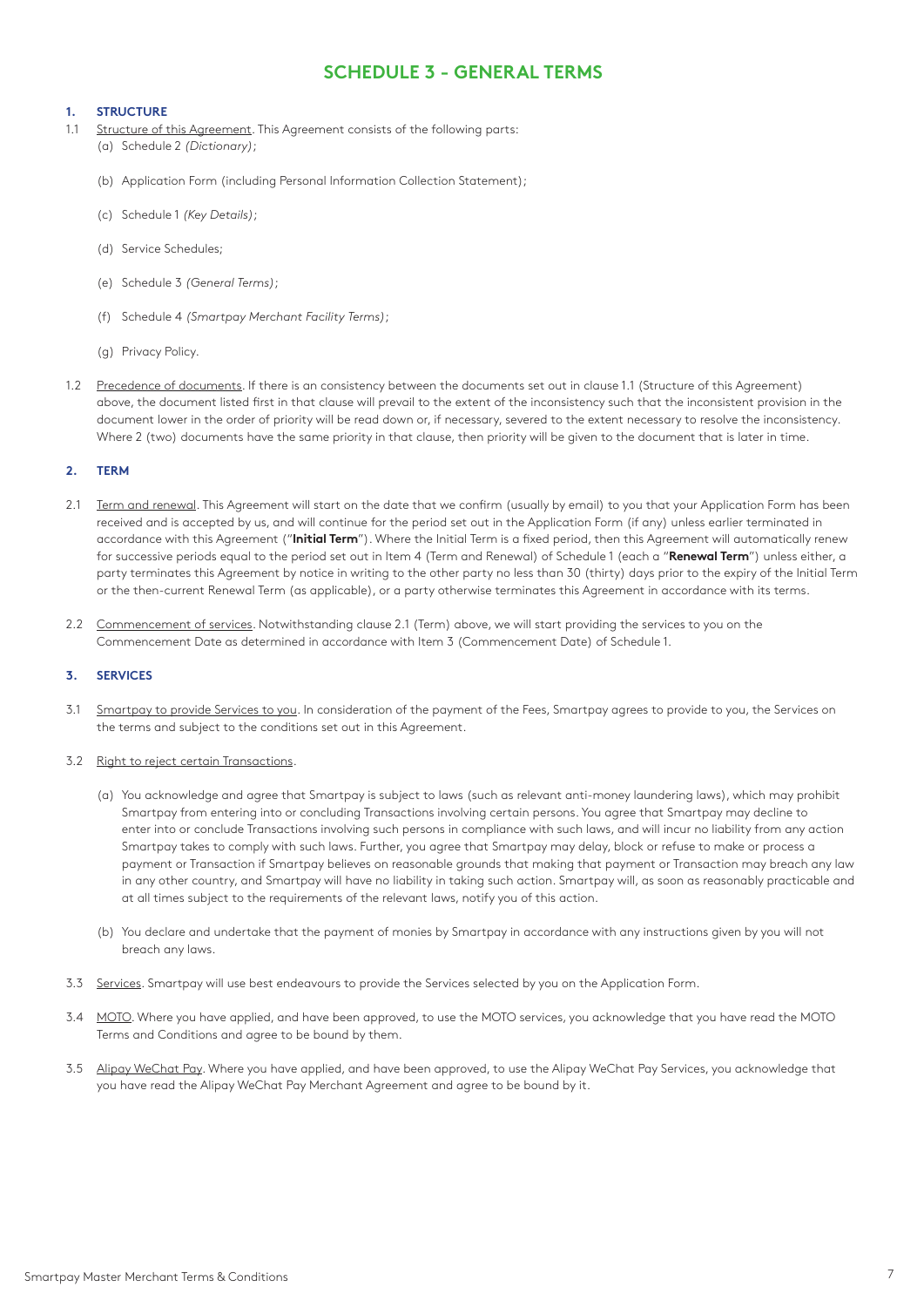#### **4. YOUR SMARTPAY CUSTOMER ACCOUNT**

- 4.1 Must have a Smartpay Customer Account. In order to use the Smartpay Services you must have an account with us (your "**Smartpay Customer Account**"). You must provide us with any information we reasonably require to open the account and to set up the Smartpay Merchant Facility for you, including the information requested on the Application Form.
- 4.2 We may refuse to open an account. When you submit an Application Form to us, you make an offer to us for us to set up a Smartpay Customer Account for you to enable you to access and operate the Smartpay Merchant Facility. Subject to law, we may in our sole and absolute discretion agree or refuse to open a Smartpay Customer Account and we may agree or refuse to provide the Smartpay Merchant Facility to you, and in each case, we are not required to provide reasons for doing so.
- 4.3 Assumption that information is current and correct. We are entitled to assume that all of the details that you have provided to us pursuant to the Application Form and otherwise pursuant to this Agreement are current and correct. If there are any changes to your details, you must notify us of those changes in accordance with clause 10 (Changes to your details) of Schedule 3. We will not be liable for any loss or damage suffered by you or any other party as a result of any such information being out-of-date or incorrect.

#### **5. SMARTPAY CUSTOMER ACCOUNT - AUTHORISED SIGNATORIES**

- 5.1 Authorised Signatories' authority. You must nominate at least one individual ("**Authorised Signatory**") to be your key contact person and who is authorised to access, use and control your Smartpay Customer Account. You acknowledge and agree that: (a) the Authorised Signatories nominated by you from time to time are authorised by you to access and control your Smartpay Customer Account; (b) we are hereby permitted to discuss the details of your Smartpay Customer Account and disclose information about your account with your Authorised Signatories.
- 5.2 Initial and subsequent Authorised Signatories. The initial Authorised Signatories are the individuals nominated as such on and who sign the Application Form. Subject to clause 5.4 (Accessing your account) below, you may add or remove an Authorised Signatory by notifying us in writing in such form as required by us from time to time. You must have at least one Authorised Signatory at all times.
- 5.3 You are responsible for Authorised Signatories. You must ensure that all Authorised Signatories comply with this Agreement and you acknowledge and agree that you are responsible for all acts of Authorised Signatories and any other users of the Equipment and all acts and omissions and breaches by an such persons will be deemed to be your act, omission or breach (as the case requires).
- 5.4 Accessing your Smartpay Customer Account. If you have indicated on the Application Form that the "Administration Authority" is:
	- (a) "any to sign", then each Authorised Signatory is separately entitled to exercise your rights under this Agreement, in accordance with this Agreement.
	- (b) "any two to sign", then any combination of 2 (two) Authorised Signatories are jointly entitled to exercise your rights under this Agreement, in accordance with this Agreement.

Notwithstanding the foregoing, if you have nominated more than one Authorised Signatory at any time, then 2 (two) Authorised Signatories are required to authorise the following:

- (a) any addition or removal of an Authorised Signatory;
- (b) the closure of the Smartpay Merchant Facility;
- (c) any change to your Smartpay Customer Account.
- 5.5 We can remove Authorised Signatory. We will remove an individual as an Authorised Signatory if we have been notified or we reasonably believe that they are deceased or mentally incapacitated, or that the individual is no longer authorised to act as an Authorised Signatory. We will not be liable to any person as a result of such removal.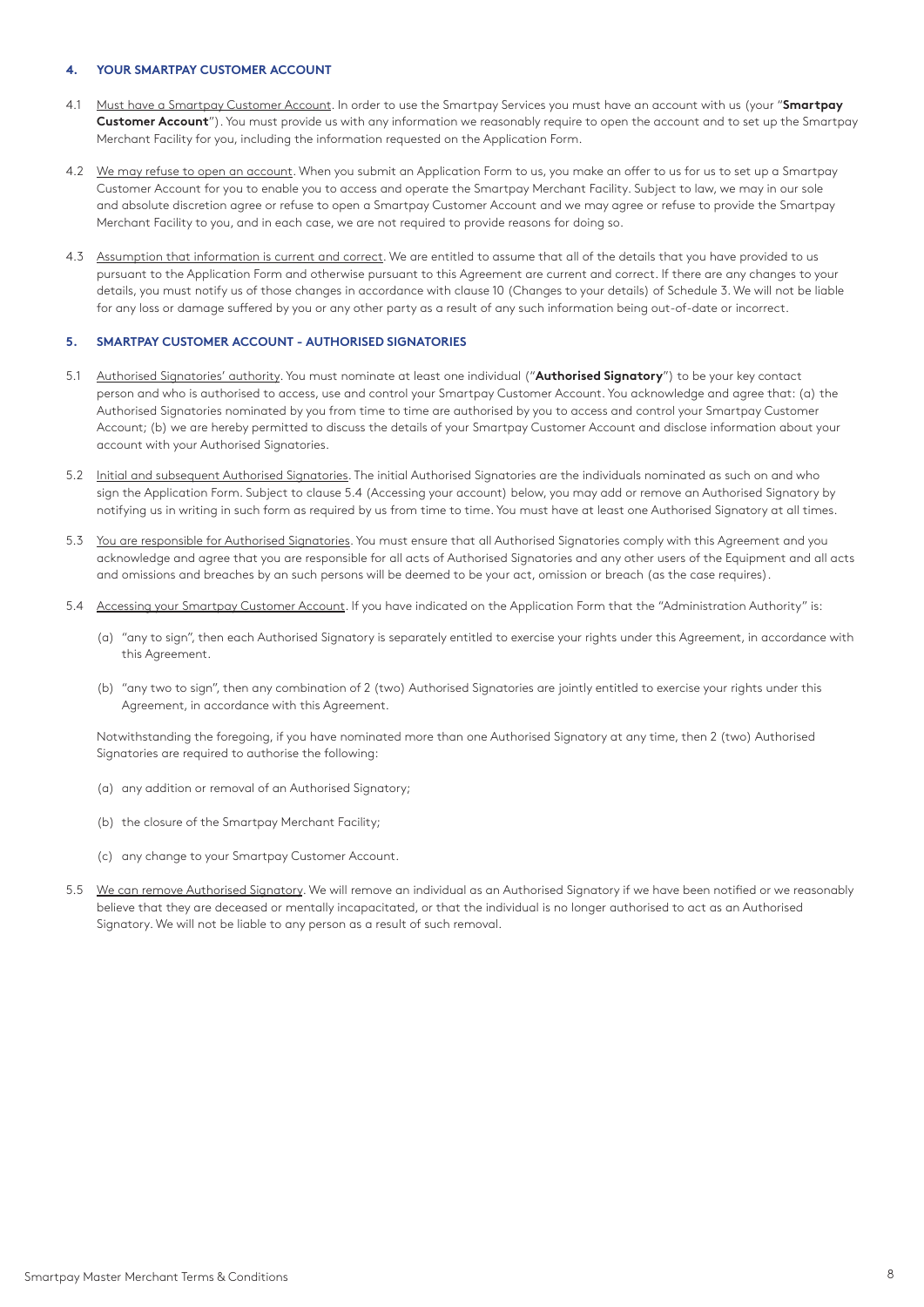#### **6. SMARTPAY HUB**

6.1 Smartpay Hub. Where you have applied, and have been approved, to use the Smartpay Hub, you acknowledge that you have read the Smartpay Hub End User Licence Agreement and agree to be bound by it.

#### **7. FEES**

- 7.1 Fees will be debited. All Fees that are payable by or owed to you will be recorded in your Smartpay Customer Account and debited or credited (as required) to your applicable Linked Bank Account(s). See Schedule 4 (Smartpay Merchant Facility Terms) for more information about your funding requirements for your Linked Bank Accounts.
- 7.2 Fees. The following Fees will apply subject to the conditions (if any) set out in Item 6 (Fee) of Schedule 1:
	- (a) Set up Fee. A Fee (as referred to in Item 6 (Fee) of Schedule 1) to open and set up your Smartpay Customer Account.
	- (b) Merchant Service Fee. Merchant Service Fees, in consideration of your use of the Smartpay Merchant Facility and any other Services nominated by you in the Application Form. You acknowledge and agree that you have received a copy of our Fees with or within the Application Form.
	- (c) Monthly Rental Fee. Monthly Rental Fees, in consideration of your rental of Equipment from us (if applicable).
	- (d) Cancellation Fee. Cancellation Fee (as referred to in Item 6 (Fee) of Schedule 1) to cancel your Smartpay Customer Account.
	- (e) Accessory Fee. Accessory Fee, in consideration of any consumables and/or accessories acquired by you for use with or in relation to any Equipment and any related costs (including postage fees).
	- (e) Loss & Replacement Fee. A fee charged to replace any lost, stolen or damaged Equipment as contemplated in clause 17.7(d) (Obligations on termination) of Schedule 3 and clauses 3.3 (Risk in equipment) and 5.3(b) (Swap Outs) of Schedule 4.
- 7.3 Changes to Fees. We may change our Fees (including introducing new Fees) from time to time by giving you at least 30 (thirty) days' written notice and such change will become effective on the date set out in the notice. There is no maximum limit for the amount of Fees we may impose however, we will only change our Fees to the extent permitted by, and subject to, any requirements of the law. If we change our Fees and you do not agree to the changes, then you may terminate this Agreement pursuant to clause 17.3 (Termination for cause by you) of Schedule 3. If you continue to use the Smartpay Merchant Facility or any other Services to which the Fee applies after the effective date of the change, then you will be deemed to have accepted the new Fee.
- 7.4 Fee waiver and discretion to determine category. We may in our absolute discretion waive any or all Fees from time to time. In addition, we may in our absolute discretion (exercised reasonably) determine what category a Transaction falls within and we may amend the categories from time to time, which may affect the Fee applicable to a Transaction.
- 7.5 GST. All amounts specified in this Agreement are, unless specified otherwise, exclusive of GST. To the extent that any supply under or in connection with this Agreement is or becomes subject to GST, an amount equal to the GST paid or payable in respect of the supply shall be added to the amounts paid or payable for that supply provided that the party making the supply issues a valid tax invoice to the recipient of the supply. Words used in this clause have the meaning given in the GST Law, unless the context otherwise requires.
- 7.6 Government taxes and charges. For clarity, any government taxes or charges imposed on your Linked Bank Account or a Cardholder's account (including amounts imposed on credits or debits to the account) are payable by you or the Cardholder respectively.

### **8. LINKED BANK ACCOUNT(S)**

- 8.1 You must maintain a linked Bank Account. For the Term plus at least 180 (one hundred and eighty) days after the expiry or termination of this Agreement, you must maintain at least 1 (one) verified and operational Australian bank account to which we can debit and credit funds due or owed by or to you pursuant to this Agreement ("**Linked Bank Account**"). This is an essential term of this Agreement and failure by you to maintain a Linked Bank Account in accordance with this clause will give us the right to terminate this Agreement pursuant to clause 17.2 (Termination for cause by Smartpay) of Schedule 3. The name of the account holder of the Linked Bank Account must be identical to your name as Merchant. You may wish to have a separate Linked Bank Account for the debit/credit of Fees (the "**Fee Account**") and a separate Linked Bank Account for the debit/credit of settlement sums ("**Settlement Account**").
- 8.2 Initial Linked Bank Account and changing accounts. Your initial Linked Bank Account is the account nominated on the Application Form. You can change your Linked Bank Account by providing us with no less than 14 (fourteen) days' notice in writing in such form as required by us from time to time.
- 8.3 Withhold payments for disputes. We may withhold or suspend payment of any amounts that would otherwise be payable to you until we have concluded reasonable investigations into any claimed Chargebacks or into the validity of any Transactions.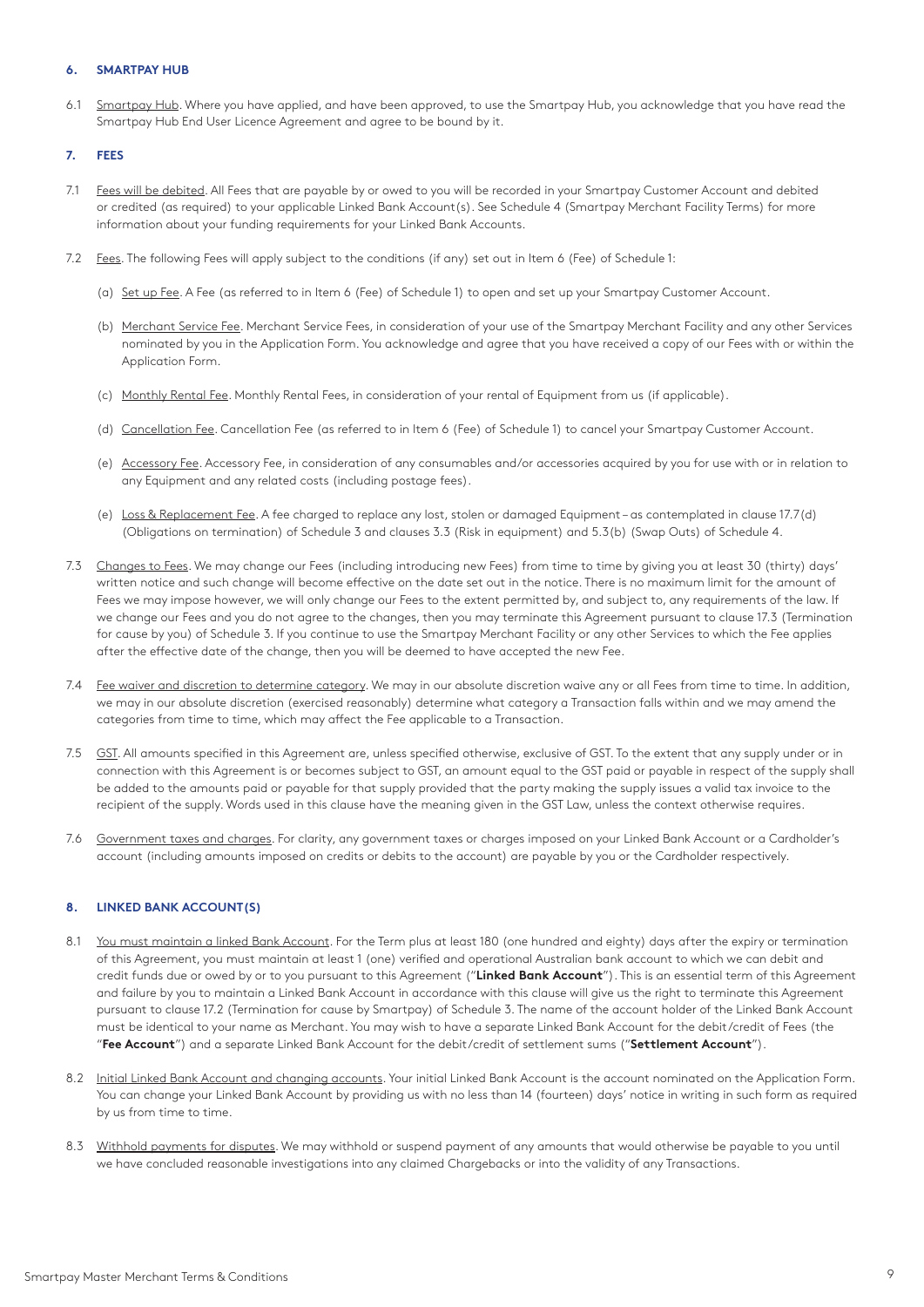- 8.4 Must ensure sufficient funds in Linked Bank Account. You must ensure that, at all times, you have sufficient funds in the Linked Bank Account (or the Fee Account, if you choose to maintain a separate account for this purpose) to pay any Fees due on your Smartpay Customer Account. Notwithstanding the foregoing, you authorise us to debit your Linked Bank Account even where such a debit would cause the Linked Bank Account to have a debt balance and to exceed any overdraft limit that may be in place.
- 8.5 Effect of insufficient funds in Linked Bank Account. Without prejudice to any other rights or remedies that we may have, if you do not have sufficient funds in your Linked Bank Account or Fee Account, as applicable, to pay the Fees at any time, we may immediately suspend the Smartpay Merchant Facility and interest at a rate equal to the Reserve Bank of Australia's cash rate target plus 5% will accrue on a daily basis until the funds are able to be debited from your Linked Bank Account or Fee Account, if applicable, in full. In addition you will indemnify us for any sums reasonably incurred by us (including legal costs) in respect of the collection of outstanding sums.

#### **9. DIRECT DEBIT REQUEST SERVICE AGREEMENT**

- 9.1 Direct Debit Request Service Agreement. This clause 9 (Direct Debit Request Service Agreement) constitutes your Direct Debit Service Agreement with Smartpay, with User ID and ABN as provided in the Application Form, from time to time. By signing and submitting to us the Direct Debit Request, you authorise and direct us to debit funds from your Linked Bank Accounts. You must at all times maintain a valid Direct Debit Request for your Linked Bank Accounts. This is an essential term of this Agreement and failure by you to maintain a valid and current Direct Debit Request in accordance with this clause will give us the right to terminate this Agreement pursuant to clause 17.2 (Termination for cause by Smartpay) of Schedule 3.
- 9.2 Direct debit authority. You authorise and direct us to debit funds from your Linked Bank Accounts as follows:
	- (a) all Fees payable by you under this Agreement (including those set out in clause 7.2 Fees) of Schedule 3;
	- (b) in the circumstances referred to in clauses 3.3 (Risk in Equipment), 5.3 (New Equipment) and 11.5 (Counterparty does not pay us) of Schedule 4 (Smartpay Merchant Facility Terms*)*;
	- (c) any Scheme fines or penalties payable as a result of your breach of this Agreement or which we incur because of or contributed to by your acts or omissions;
	- (d) Refunds presented by you;
	- (e) any overpayments made by us;
	- (f) Chargebacks;
	- (g) amounts paid by us for Transactions where we are investigating the validity of the Transaction or a claimed Chargeback of the Transaction;
	- (h) duties and taxes payable by you;
	- (i) any deficiency in a payment disclosed in an audit or check by us; and
	- (j) any other amounts payable or owing by you to us under this Agreement.
- 9.3 When we will debit your account. Unless we agree otherwise (for example, in the case of a legitimately disputed invoice), we will debit your Linked Bank Account on the date that a payment is due or, if the due date is not a Business Day, we will debit your account on the next Business Day. The date that the charge will appear in your account will depend on the financial institution with which your account is held ("**the**  Financial Institution"); you should contact the Financial Institution to confirm the exact date when the debit will appear in your account.
- 9.4 Changes to Direct Debit by us. You acknowledge and agree that we may vary the amount and frequency of debits made pursuant to the Direct Debit Request. We will provide you with written notice of any such variations by placing a notice on your monthly statement as soon as practicable and no less than 14 (fourteen) days before the changes have been implemented.
- 9.5 Your responsibilities. It is your responsibility to ensure that:
	- (a) the Linked Bank Account details that you provide to us are accurate and correct and you should check the details against a recent statement from the Financial Institution;
	- (b) If you have queries in connection with the Direct Debit Request, you should contact the Financial Institution before completing it;
	- (c) The Linked Bank Accounts that you have nominated can accept direct debit payments (as direct debit may not be available on all accounts offered by financial institutions);
	- (d) The Linked Bank Accounts have sufficient cleared funds available to enable the direct debits authorised by the Direct Debit Request to be made from time to time; and
	- (e) The authority given to us pursuant to the Direct Debit Request is consistent with the account authority or signing instructions held by the Financial Institution in relation to the applicable account.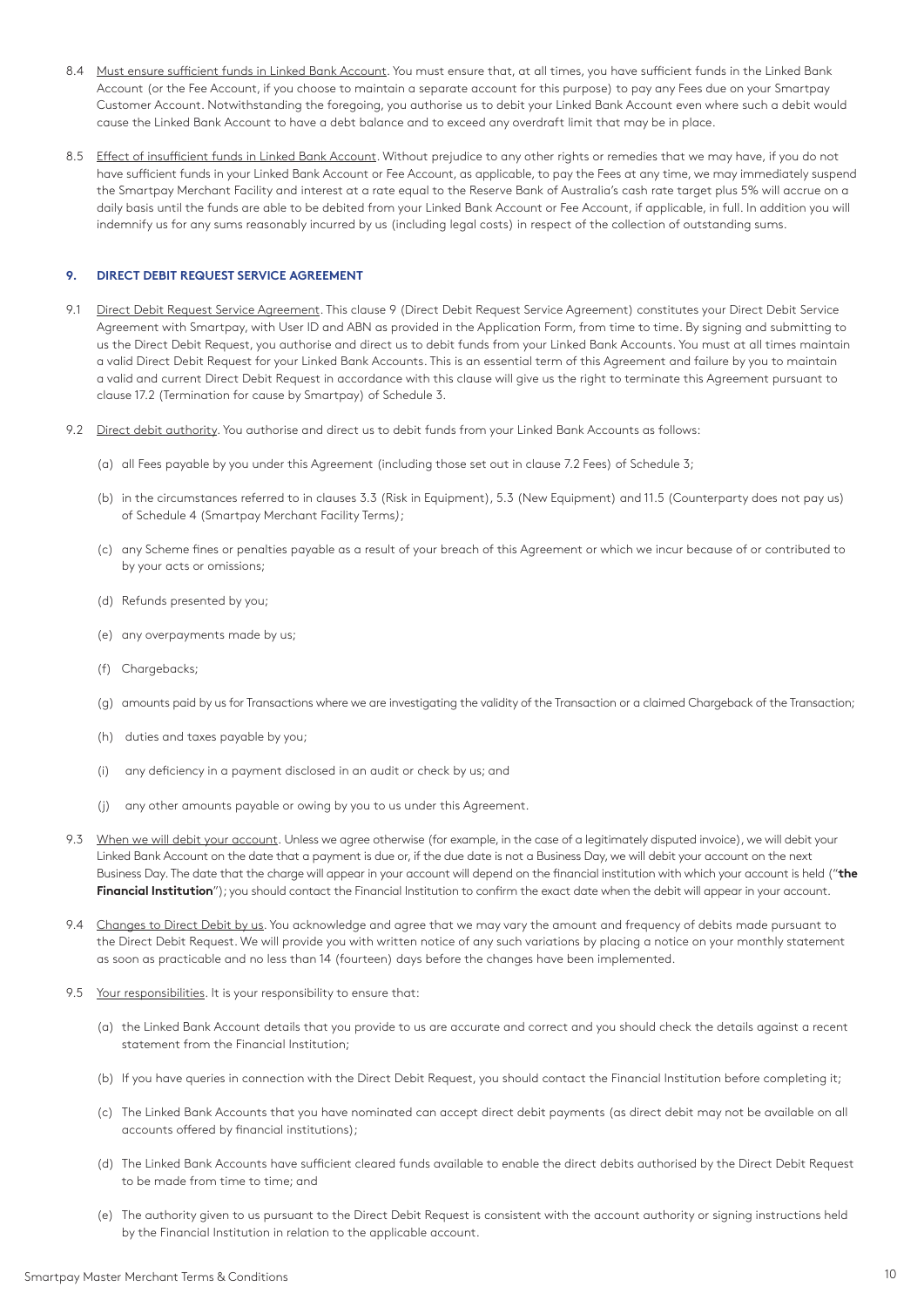- 9.6 Failure of direct debit. If a direct debit fails or is rejected due to a problem for which you are responsible (for example, insufficient funds or incorrect account information):
	- (a) We will attempt to repeat the direct debit transaction up to 3 (three) times in the following 2 (two) weeks and for each dishonour, we may charge you a dishonour fee and we may pass on any charges we incur as a result of a failed or rejected direct debit;
	- (b) You may be charged a fee and/or interest by the Financial Institution and you are responsible for paying that fee and/or interest;
	- (c) If payment continues to be unsuccessful, you must make the payment by another method.
- 9.7 Privacy and disclosure. Our privacy policy and personal information handling practices (as set out in more detail in Schedule 3, clause 11 (Information Collection and Disclosure)) applies to all information that we collect about you pursuant to this Direct Debit Request Service Agreement and we will not disclose any details of your Direct Debit Request unless:
	- (a) the disclosure is to a financial institution and is necessary to enable us to perform or otherwise exercise our rights and obligations pursuant to this Agreement;
	- (b) we are required or permitted by law to do so.
- 9.8 Errors and disputes. If you believe that there has been an error in the debiting of your Account, you should contact us as soon as possible calling us on 1800 433 876 or emailing us at merchantservices@smartpay.com.au and we will investigate your request. If we conclude that your Account has been:
	- (a) incorrectly debited, we will arrange for the relevant Financial Institution to adjust the relevant Account and we will notify you of the amount of the adjustment;
	- (b) correctly debited, we will notify you accordingly together with our reasons and any evidence supporting our conclusion.
- 9.9 Cancellation or suspension of direct debit or Direct Debit Request by you. You may request us to stop a direct debit charge by giving us 14 (fourteen) days' notice by calling us on 1800 433 876 or emailing us at merchantservices@smartpay.com.au. You may defer, change, cancel or suspend a direct debit authority at any time by calling us on 1800 433 876 or emailing us at merchantservices@smartpay. com.au. If you cancel or suspend a direct debit authority you must at the same time nominate a new Linked Bank Account and execute a Direct Debit Request with respect to the new Linked Bank Account. You may also stop a direct debit charge or cancel a Direct Debit Request by contacting your Financial Institution.
- 9.10 Authorisation after termination. Subject to clause 9.9 (Cancellation of Direct Debit Request) above, you agree that despite any expiry or termination of this Agreement, the authority you give to us pursuant to clause 9.2 (Direct Debit Authority) above continues to the extent of (and the authority continues to apply in respect of) any monies that you still owe to us at or after the expiry or termination of this Agreement (including, for example, the Replacement Cost of any Terminals not returned to us in accordance with clause 17.5(d) (Obligations on Termination) of Schedule 3).

#### **10. CHANGES TO YOUR DETAILS**

- 10.1 You must notify us of changes. You must immediately notify us in writing of changes to any of the following:
	- (a) any of your contact details (including email, phone number, address) set out in Schedule 1;
	- (b) your business or company name;
	- (c) your Authorised Signatories;
	- (d) your Linked Bank Account(s);
	- (e) the nature of your Business;
	- (f) any other circumstances that may affect your ability to meet your liabilities as and when they fall due,

together with any evidence that we request to support the change that you have requested. We may, in our sole and absolute discretion, reassess your Smartpay Customer Account and your access to and use of the Smartpay Merchant Facility and the Services as a result of any such changes and we may make such changes to your Smartpay Customer Account and/or your access to and use of the Smartpay Merchant Facility and Services as we consider necessary.

- 10.2 Notice of change of control. You must give us at least 5 (five) Business Days' notice prior to the effective date of any change in the control or your business.
- 10.3 Notice of change of residency. You must notify us of any change (from that notified to us at the time of completing the Application Form) to the residency of the any controlling person on your Smartpay Customer Account within 30 (thirty) days of the effective date of the change.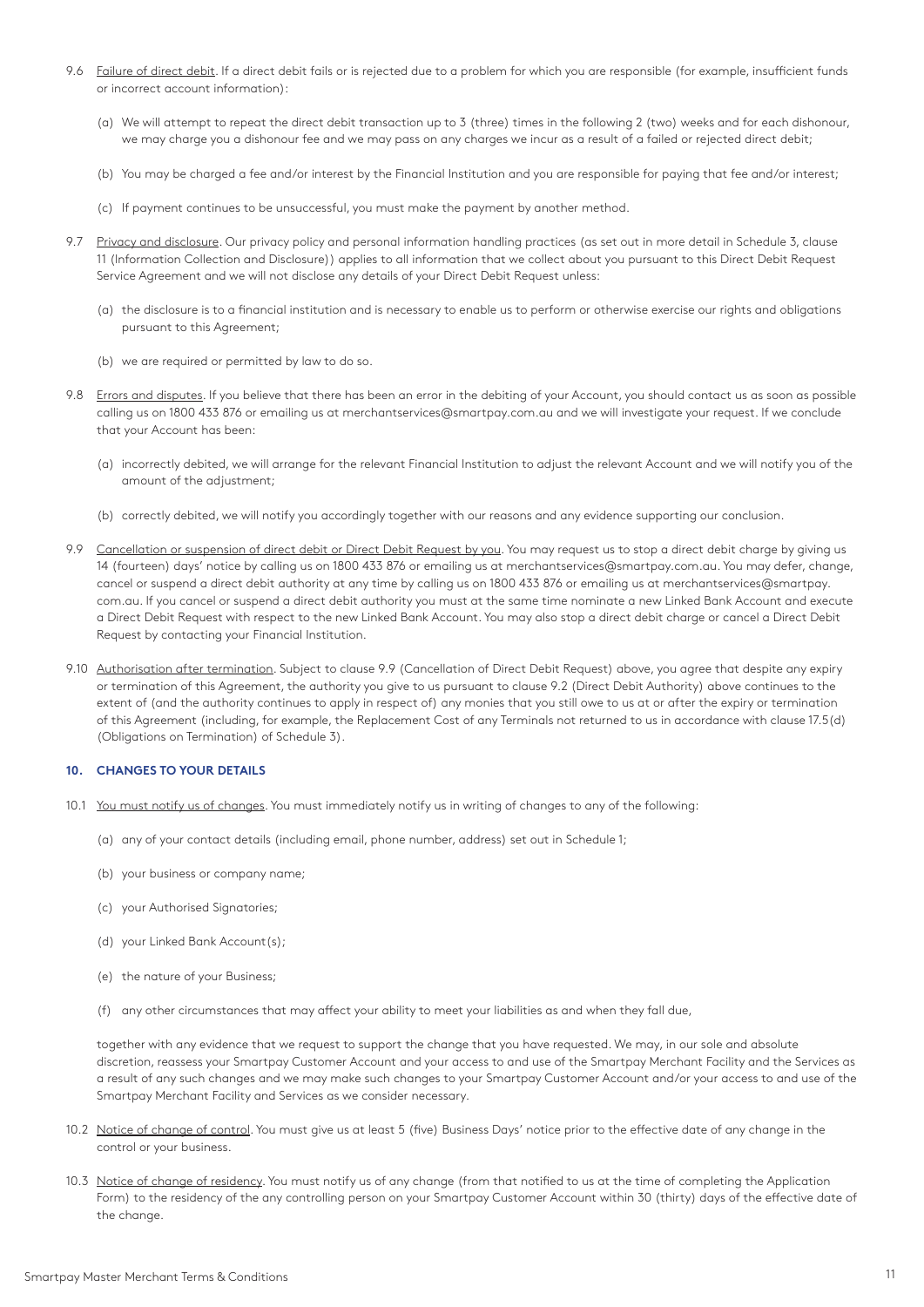- 10.4 Notification of changes to you. We may notify you of any changes processed by us pursuant to this clause 10 and we reserve the right to suspend or discontinue providing you with such notifications at any time at our discretion.
- 10.5 When changes come into effect. If you request us to make changes to your Smartpay Customer Account pursuant to this clause 10, then other than a change in ownership and changes related to your Linked Bank Account, such changes will become effective 72 hours after we are notified of the change. A change that relates to your Linked Bank Account will become effective on the later of (a) 72 hours after we are notified of the change, and (b) the date on which you execute and submit to us a new Direct Debit Request (if applicable).

#### **11. INFORMATION COLLECTION AND DISCLOSURE**

- 11.1 Privacy Policy. We will collect, use, maintain and disclose personal information about you, your Authorised Signatories in accordance with our privacy policy from time to time. Our privacy policy is incorporated by reference into this Agreement and you confirm that you have received and have read our privacy policy.
- 11.2 We may collect information about you. Without limiting clause 11.1 (Privacy Policy) above, you acknowledge and agree that we may obtain from any Card issuer, operator of a Scheme, Scheme member or credit checking agency, information about you for any purpose relating to the operation of the Scheme or otherwise in relation to your access and use of the Smartpay Merchant Facility or the Services.
- 11.3 You authorise us to collect information. Without limiting clause 11.1 (Privacy Policy) above, you hereby authorise us to obtain from any Scheme and credit checking agency, information relating to facilities you obtained or are obtaining from other suppliers and any other information (including financial information) applicable to you and your access and use of the Smartpay Merchant Facility and Services. We use this information including personal information and information about you collected from third parties, for the following purposes:
	- (a) to assess and process your application for Services that we supply under this Agreement;
	- (b) to administer and manage the Services that we supply under this Agreement; and
	- (c) to facilitate our internal business operations, including fulfilling any legal requirements and systems maintenance and testing.
- 11.4 We may disclose information about you. Without limiting clause 11.1 (Privacy Policy) above, you acknowledge and agree that we may disclose information about you that we collect from the Application Form or in the course of the conduct of the Smartpay Services to any person who is a Card issuer, Scheme operator, Scheme member or credit checking agency, for any purpose relating to the operation of those Schemes. This information may include information about terminating facilities made available to you and the reasons for that termination. Another service provider may use this information (amongst other things) to determine whether or not to make their facilities available to you.

#### **12. PERSONAL PROPERTY SECURITIES REGISTER**

- 12.1 12.1. The terms "Collateral", "Debtor", "Financing Change Statement", "Financing Statement", "Grantor", "Proceeds", "Secured Party", "Security Agreement" and "Security Interest" have the meanings given in the PPSA.
- 12.2 The Merchant hereby acknowledges and agrees:
	- (a) that this Agreement is a Security Agreement for the purposes of the PPSA;
	- (b) that to secure the payment of the Fees and the return of the Equipment under this Agreement the Merchant charges in favour of Smartpay (as Secured Party) all its right title and interest in, to, under or derived from ("**Security Interest**") all of the collateral ("**Collateral**"), being all of the Merchant's present and after acquired property, including the Equipment until such time as the Merchant has discharged its obligations in respect of the Fees and Equipment, under this Agreement, in full;
	- (c) that the Security Interest will be a non-circulating Security Interest (previously a fixed charge) on all Collateral and will be a continuing and subsisting interest in the Collateral with priority to the fullest extent permitted by law over all other registered or unregistered Security Interests;
	- (d) that the Merchant has not agreed that the Security Interest will attach at a later time;
	- (e) the Merchant will be required to pay all costs incurred in the registration and maintenance of the security interest;
	- (f) Smartpay will continue to hold a Security Interest in the Collateral in accordance with and subject to the PPSA, notwithstanding that the Collateral may be processed, commingled or become an accession with other goods;
	- (g) in the event that the Merchant uses the Collateral in some manufacturing or construction process of its own or some third party, then the Merchant shall hold such part of the Proceeds of such manufacturing or construction process as relates to the Collateral in trust for Smartpay. Such part shall be deemed to be equal in dollars to the amount owing by the Merchant to Smartpay at the time of the receipt of such Proceeds;
	- (h) any Smartpay Security Interest will be a continuing and subsisting interest in the Collateral with priority to the fullest extent permitted by law over all other registered or unregistered Security Interests;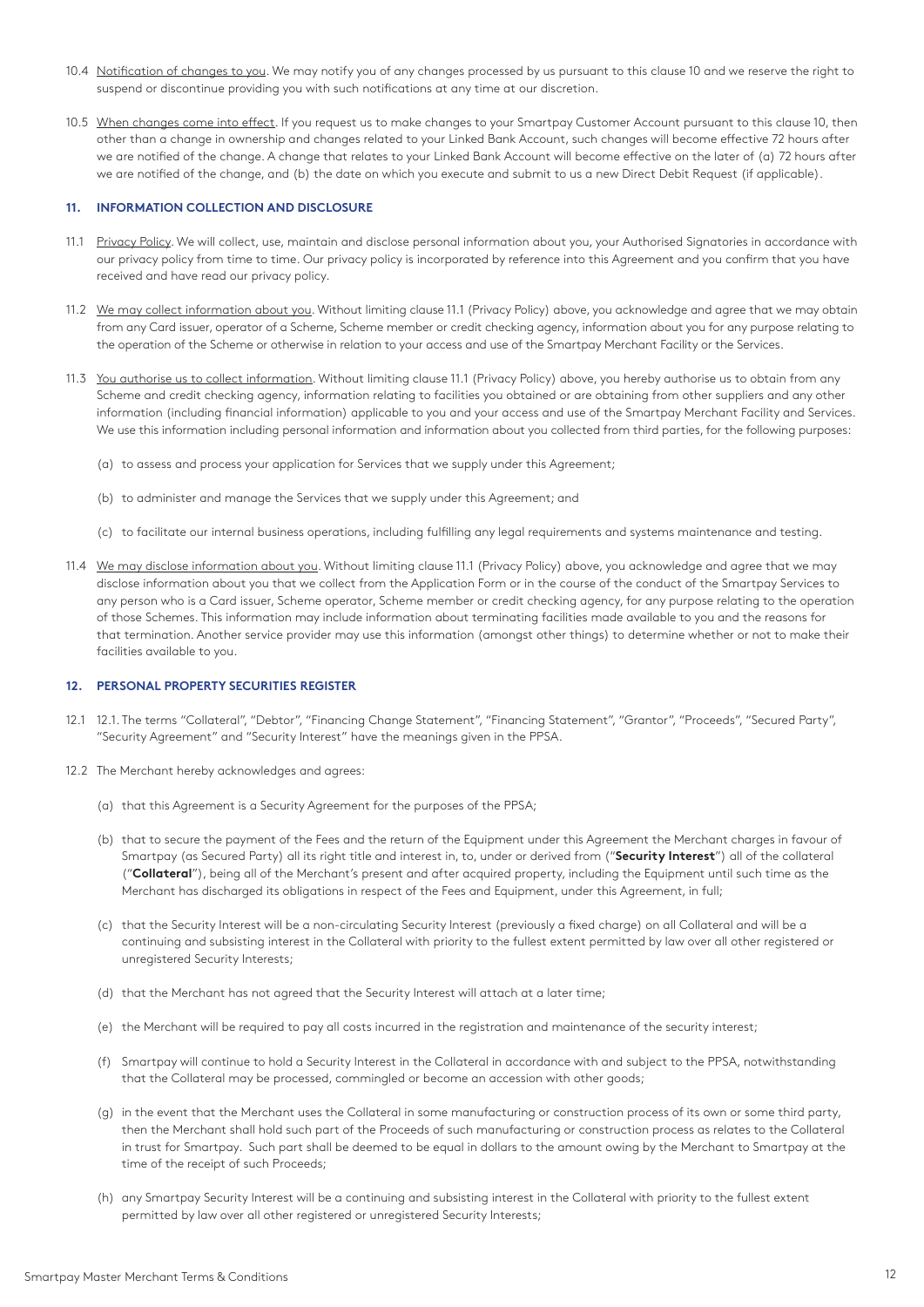- (i) in addition to any other rights under these terms and conditions or otherwise arising, if the Merchant is in default of any of the payments owing under this Agreement, Smartpay may exercise any and all remedies afforded to it as a Secured Party, including where applicable, without limitation, entry into any building or premises owned, occupied or used by the Borrower, to search for and seize, repossess, dispose of or retain the Collateral in order to satisfy any outstanding liability owed by the Merchant, even if Smartpay does not have priority over other persons having security interest in the goods. Smartpay will not be responsible for any costs or losses arising from this, and
- (j) Smartpay has the power to appropriate payments to such goods and accounts as it thinks fit notwithstanding any appropriation by the Merchant to the contrary.
- 12.3 The Merchant must:
	- (a) sign all documents and provide such information which Smartpay may reasonably requires to register, amend or update a Finance Statement or Financing Change Statement in relation to a Security Interest on the PPSR;
	- (b) indemnify and upon demand reimburse Smartpay for all expenses incurred in registering a Financing Statement or Financing Change Statement on the PPSR or releasing any Security Interests;
	- (c) not register or permit to be registered a Financing Change Statement in the Collateral without the prior written consent of Smartpay;
	- (d) not permit anything or any act which may adversely affect Smartpay's Security Interest, and
	- (e) not do any of the following without the prior express written consent of Smartpay (which will not be unreasonably withheld):
		- (i) change its name, address, principal place of business, contact numbers, business practice or such other change in the Merchant's details registered on the PPSR;
		- (ii) deal in any way with this Security Agreement, or allow any interest in it to arise or be varied;
		- (iii) sell, assign, part with possession of, or otherwise dispose of the Collateral or move any of the Collateral outside Australia;
		- (iv) give control of the Collateral to another person;
		- (v) allow a set off or combination of accounts;
		- (vi) change the nature of the Collateral;
		- (vii) abandon, settle, compromise, or discontinue or become nonsuited in respect of any proceedings against any person in respect of any of Smartpay's rights in connection with the Collateral;
		- (viii) exercise or waive any of Smartpay's rights or release any person from its obligations in connection with the Collateral;
		- (ix) allow any personal property to become an accession to, or commingled with, any property that is not Collateral;
		- (x) sell or part with its business or substantially alter the nature of its business from that which is carried on as at the date the Collateral was supplied.
	- (f) The parties agree that section 96, 125 and 132(3)(d) and 132(4) of the PPSA do not apply to the Security Agreement created under this Agreement.
	- (g) The Merchant hereby waives its rights to receive notices under sections 95, 118, 121(4), 130, 132(3)(d) and 132(4) of the PPSA.
	- (h) The Merchant waives its rights as a Grantor and/or a Debtor under sections 142 and 143 of the PPSA.
	- (i) Unless otherwise agreed in writing by Smartpay, the Merchant waives its right to receive a verification statement in accordance with section 157 of the PPSA.
	- (j) If Chapter 4 of the PPSA would otherwise apply to the enforcement of a security interest arising out of these terms, the parties agree that each of the provisions of the PPSA which section 115 of the PPSA permits parties to contract out of, do not apply to the enforcement of that security interest unless Smartpay at its absolute discretion otherwise notifies the Merchant in writing.
	- (k) The Merchant shall unconditionally ratify any actions taken by Smartpay pursuant to this clause 12.
- 12.4 Pursuant to section 275(6) of the PPSA, the Merchant must not disclose information pertaining to Smartpay's Security Interest without Smartpay's prior written approval.
- 12.5 12.5.This clause 12 will apply to the maximum extent as allowed and permitted by applicable law.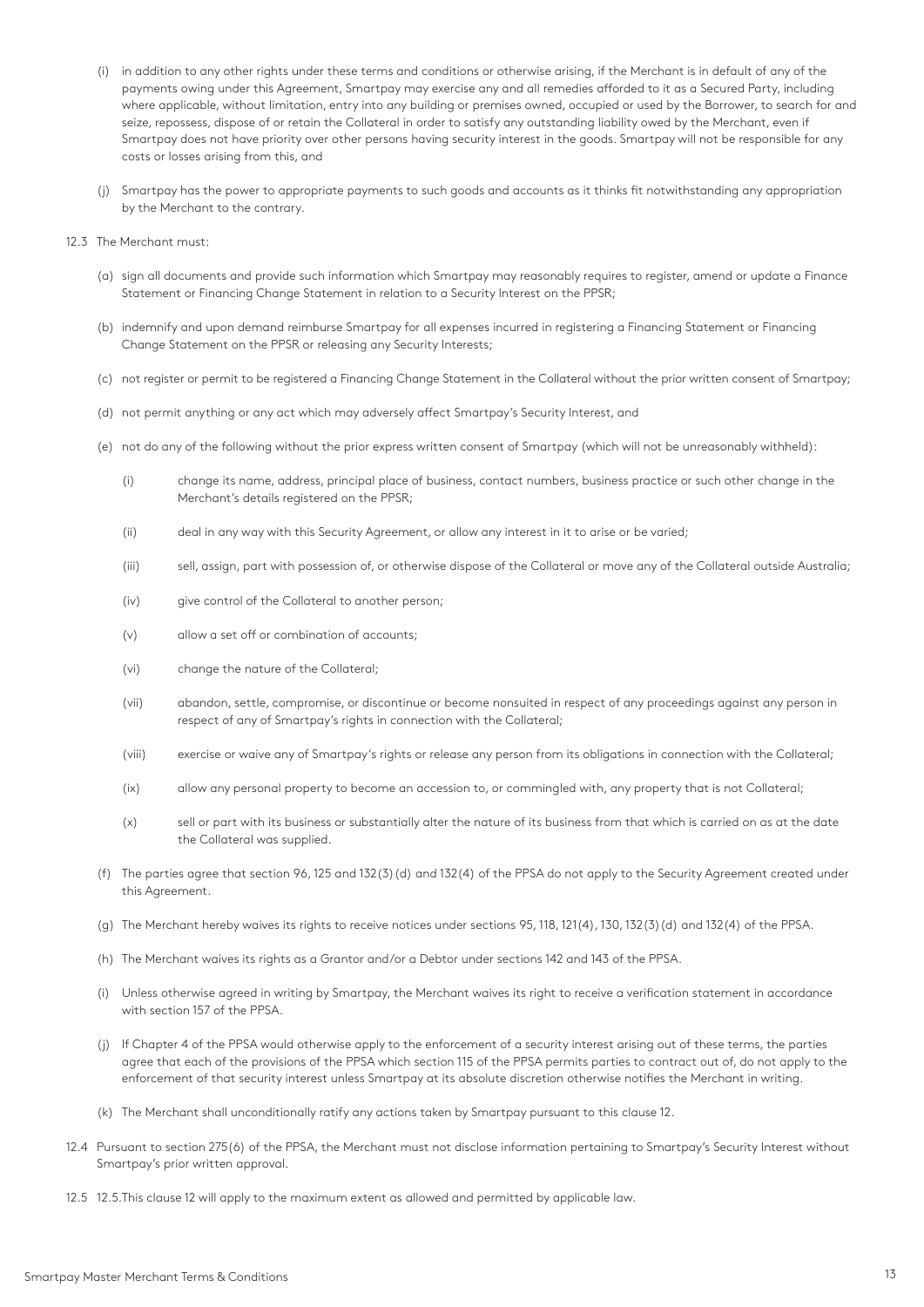#### **13. REPRESENTATIONS & WARRANTIES**

- 13.1 No warranty. The Services are provided on an "as is" basis. Some or all of the Services may be provided by third party providers. To the maximum extent permitted by law, Smartpay makes no warranty that the Services (or any part of them) will be error-free or will run without interruption, or any other warranty regarding the performance of the Services.
- 13.2 Mutual representations and warranties. Each party represents and warrants to the other that: (a) it has the right and capacity to enter into this Agreement; (b) the person who enters into this Agreement on the party's behalf is properly authorised to do so, and (c) this Agreement will be legally binding on it.

#### **14. DISPUTE RESOLUTION**

- 14.1 Step 1: notice of concern or dispute. If you have any concern or a dispute (including in relation to billing) in connection with the Smartpay Merchant Facility or otherwise in connection with this Agreement, please contact us at our address or contact details as set out on our Website and provide us with the details of your concern or dispute. We will attempt to resolve your concern or dispute as soon as possible in accordance with this clause 14 (Dispute Resolution). Note that this procedure does not apply in relation to reporting unauthorised transactions on your Account.
- 14.2 Step 2: mediation. We will use our best endeavours to resolve your concern or dispute. We will notify you in writing of the outcome of our investigations, including how we propose to resolve your concern or dispute. However, if you are not satisfied with how we handled your concern or dispute, you may, by notice in writing to you, elect to have your dispute mediated. The mediator will be agreed between the parties or, failing agreement, will be an accredited mediator appointed by the Chair of the Resolution Institute. The parties will abide by the mediation rules of the Resolution Institute in seeking to resolve the dispute by mediation.
- 14.3 Step 3: arbitration. If the dispute is not resolved within 4 weeks (or such other period as the parties agree) of the appointment of the mediator or if either party does not wish to have the dispute mediated, then either party may refer the dispute to the Chair of the Resolution Institute for the appointment of a graded arbitrator who will arbitrate the matter in accordance with the Commercial Arbitration Act (1990) (Cth). Unless the parties agree otherwise, the place of arbitration will be Sydney, New South Wales. The outcome of the arbitration will bind the parties.

#### **15. LIABILITY AND INDEMNITY**

- 15.1 You are not a Consumer. You acknowledge and agree (it is an essential condition of this Agreement the breach of which will give us the right to terminate this Agreement pursuant to clause 17.2 (Termination for cause by Smartpay) of Schedule 3) that you are not acquiring the Equipment or the Smartpay Services as a "consumer" as that term is defined in the Australian Consumer Law or any other applicable law ("**Consumer**"), and that you are not and will not become a Consumer during the Term.
- 15.2 Your liability and indemnity. Except to the extent caused or contributed to by us, you agree to indemnify and keep indemnified, Smartpay from and against any liability, actions, claims, demands, damages, costs and expenses incurred or suffered by Smartpay arising from: (a) a breach of this Agreement by you (including your Authorised Signatories, directors, officers and employees); (b) any fraud or negligence by you (including your Authorised Signatories, directors, officers, employees and any other person who access the Terminals or uses the Services), and (c) any claims made by a third party (including any customer) in connection with goods or services or use of the EFTPOS System.
- 15.3 Disclaimer and exclusions. To the maximum extent permitted by law:
	- (a) Smartpay gives no condition, warranty or representation as to ownership, description, condition, merchantability, suitability or fitness (for a particular or any purpose) of the Equipment, the Software or of the Smartpay Services and no such term, condition or warranty will be implied;
	- (b) All terms (whether express, implied, oral or otherwise) not expressly stated in this Agreement are excluded; and
	- (c) Smartpay will not be liable to you for any loss of profit, loss of revenue, loss of business opportunities, loss of reputation or goodwill or any indirect or consequential loss arising in connection with this Agreement.
- 15.4 Limitation of liability. To the maximum extent permitted by law, any liability of Smartpay to the you with respect to the Equipment, the Software, the Smartpay Services and otherwise in connection with this Agreement shall arise in accordance with this Agreement only and shall be limited to the lower of: (a) \$1,000 (one thousand dollars); (b) the replacement of the Equipment, resupply of the Software or service, payment of the cost of the supply of replacement Equipment or acquiring equivalent equipment, or cost of having services supplied again, at the sole and absolute discretion of Smartpay and otherwise in accordance with this Agreement. Without limiting the foregoing, where Equipment has been purchased, Smartpay offers a limited warranty, as set out in the additional warranty terms supplied with the Equipment and you acknowledge that you have received and have read those warranty terms.
- 15.5 Limitations are subject to law. Nothing in this Agreement excludes, restricts or modifies any terms, conditions or warranties that are imposed or implied by any law, including the Competition and Consumer Act 2010 (Cth). Limitations and exclusions are made only to the extent that Smartpay may legally do so.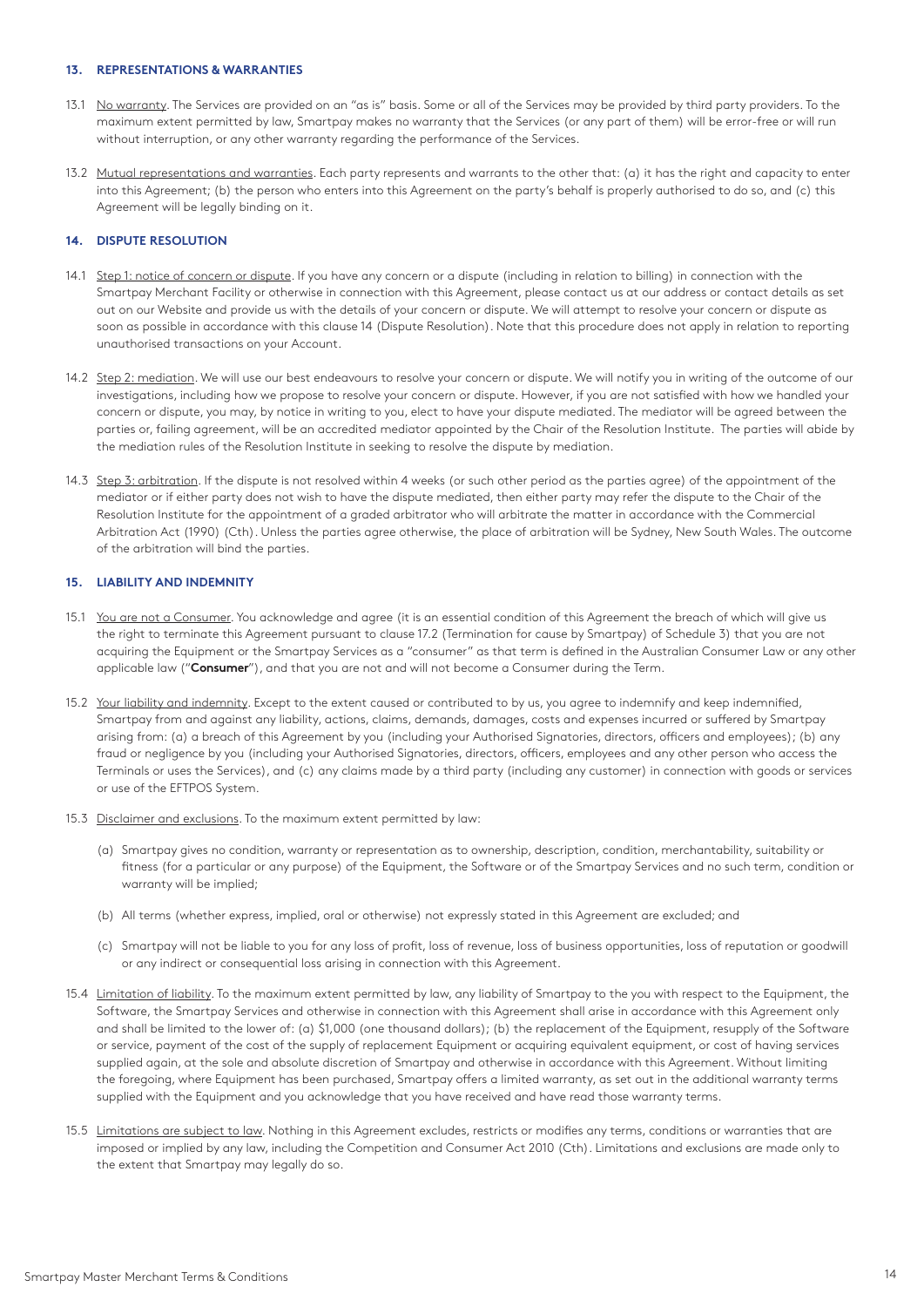#### **16. SUSPENSION**

16.1 16.1.We may suspend the Smartpay Services or any part of them without notice if we consider (in our reasonable opinion) that we or another party could suffer a loss or be subject to fraud if we continue to supply the Smartpay Services. We will inform you as soon as practicable after suspension is effected. During any suspension, you must not submit Transactions for processing and we will not process any Transactions that you submit. We will not be liable for any loss or damage suffered by you or any other party as a result of a suspension effected under this clause.

#### **17. TERMINATION**

- 17.1 Termination of a Service or Agreement. Either party may terminate a Service or this Agreement at any time by giving the other the amount of notice set out in Item 5 (Termination Notice) of Schedule 1. If a Service is terminated, this Agreement ceases to apply in relation to the terminated Service.
- 17.2 Termination for cause by Smartpay. We may terminate this Agreement by notice in writing if:
	- (a) You breach clause 8.1 (You must maintain a Linked Bank Account) of Schedule 3, 9.1 (Direct Debit Request Service Agreement) of Schedule 3 or clause 8.2(b)(ii) (What you must do) of Schedule 4, and you fail to remedy the breach within 7 (seven) days of written notice from us;
	- (b) You breach clause 15.1 (You are not a Consumer) of Schedule 3; or
	- (c) We are directed to terminate this Agreement by the principal acquirer from whom we may acquire some of the Services, a Scheme operator or Scheme member. This may occur, for example, where excessive multiple Chargebacks are processed to your account; you change your business and the industry category into which your business falls changes; multiple fraudulent transactions are processed to your account or any other matter that may put us, the principal acquirer, a Scheme operator or a Scheme member into disrepute.
- 17.3 Termination for cause by you. You may terminate this Agreement by 30 (thirty) days' written notice to us if we change the Fees pursuant to clause 7.3 (Changes to Fees) of Schedule 3.
- 17.4 Termination for cause by either party. In addition to and without prejudice to or limiting any other rights and remedies available to a party at law or in equity, either party may, by written notice to the other party, terminate this Agreement with immediate effect if:
	- (a) Fraud. If the party reasonably believes that any person is committing fraud in connection with this Agreement or any of the Services;
	- (b) Breach of Agreement. If the other party is in breach of a clause of this Agreement and such breach is incapable of remedy, or has not been remedied within 7 (seven) days of receipt by that other party of written notice specifying the breach and requiring that it be remedied; or
	- (c) Insolvency and other similar events. With immediate effect if the other party is declared insolvent; makes, or attempts to make, any arrangement for the benefit of creditors; is the subject of any resolution or petition for winding up or judicial management (other than for the purpose of a solvent amalgamation or reconstruction); a receiver or manager of the other party is appointed, or an order is made or resolution passed for the liquidation of the other party (other than for the purposes of a solvent amalgamation or reconstruction), or in the event any similar action or proceeding is instituted relating to any of the foregoing and the same is not dismissed within fourteen (14) calendar days.
- 17.5 Termination for inactivity. If you do not make a Transaction for a period of 30 (thirty) days either:
	- (a) from the Commencement Date, or
	- (b) from the date of the last Transaction,

this Agreement will automatically terminate with immediate effect.

17.6 Cancellation Fee. If this Agreement has a fixed term and during the Initial Term:

a) we terminate this Agreement pursuant to clause 17.2 (Termination for cause by Smartpay) or 17.4 (Termination for cause by either party) as a result of us committing or suffering any of the events identified in that clause; or

(b) you terminate this Agreement pursuant to clause 17.1 (Termination of a Service or Agreement) or 17.4 (Termination for cause by either party) as a result of you committing or suffering any of the events identified in that clause, or

(c) this Agreement terminates pursuant to clause 17.5(a) (Termination for inactivity).

then you must pay us the cancellation Fee, as set out in Item 6 (Fee) of Schedule 1.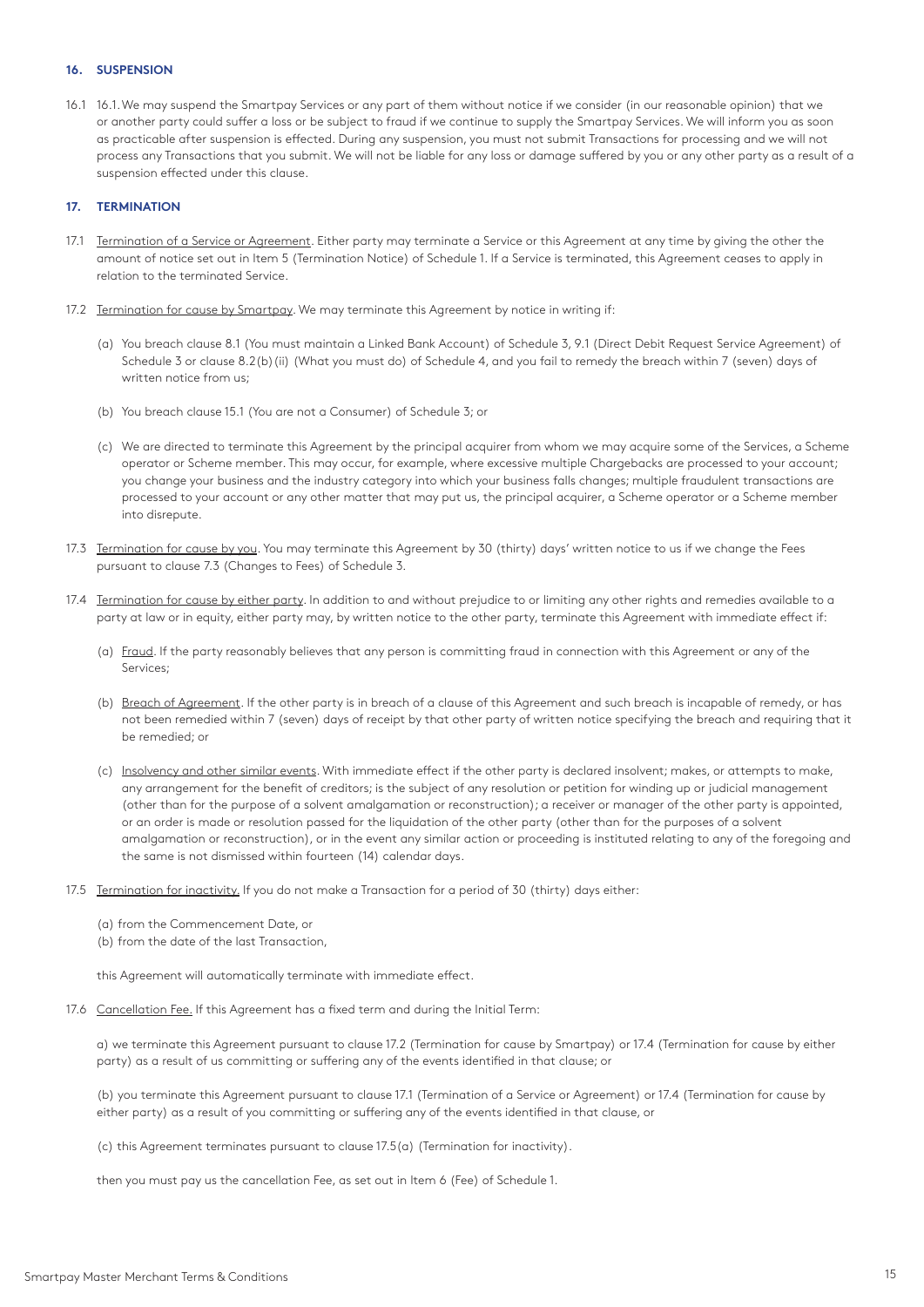#### 17.7 Obligations on termination. Upon termination of this Agreement:

(a) your right to use the Equipment immediately ceases and the licences granted under this Agreement terminate;

(b) you must return to us all Equipment and all guides, stationary and promotional material supplied to you by us;

(c) all monies owed to us must be paid in accordance with the terms of this Agreement; and

(d) without limiting paragraph (c), if the Equipment is not returned to us within 30 (thirty) days of the effective date of termination, we will debit the Replacement Cost of the Equipment from your Linked Bank Account.

17.8 No effect on other duties. Except as otherwise provided herein, termination of this Agreement for any reason shall not relieve or discharge either party from any duty, obligation or liability hereunder which was accrued as of the date of termination.

#### **18. FORCE MAJEURE**

18.1 18.1. Neither party will be liable to the other for any failure or delay to perform its obligations under this Agreement where such failure or delay is caused by events beyond its reasonable control, including epidemics, quarantine, biological contamination, entry and exit restrictions, industrial disputes, strikes, lockouts, acts of god, acts or threats of terrorism or war, failure of third party services providers (including the acquirer on record with respect to the Services) ("**Force Majeure**"). However, the foregoing does not apply if the Force Majeure event is caused by a breach of this Agreement by the non-performing party.

#### **19. NOTICES**

- 19.1 Notice to be in writing. Every notice, statement or other communication required or permitted to be served ("**Notice**") by any party ("**Sender**") on another party ("**Recipient**") pursuant to this Agreement must be in writing.
- 19.2 When notices are effective. Subject to clause 19.1 above, a Notice will be deemed to have been effectively served:

(a) if sent by prepaid post to the Recipient at the address of the Recipient as set out at the beginning of this Agreement or on the Application Form, on the third Business Day following the date of postage by the Sender;

(b) if hand delivered, on the date of delivery to the Recipient's address as set out as set out at the beginning of this Agreement or on the Application Form unless such delivery occurs after 5.00pm or at any time on a day which is not a Business Day, in which case the Notice will be deemed to have been effectively served on the next Business Day; and

(c) if transmitted by email to a party's email address as set out at the beginning of this Agreement or on the Application Form and a correct and complete transmission report is received by the Sender, on the day of transmission if a Business Day, or otherwise on the next Business Day (but only if no intimation has been received by the Sender that the notice has not been received, whether that intimation comes from the party to whom the notice is addressed or from the operation of an email system or otherwise).

19.3 Changes to details. A party may change its details for notices by written notice to the other party.

#### **20. GENERAL**

- 20.1 Entire agreement. This Agreement contains the entire understanding between the parties concerning the subject matter of the agreement and supersedes all prior communications.
- 20.2 Severability. If any term or provision of this Agreement is held by a court to be illegal, invalid or unenforceable under any applicable law, that term or provision will be severed from this Agreement, and the remaining terms and conditions will be unaffected.
- 20.3 Survival. Clauses 11 (Information collection and Disclosure) of Schedule 3, 13 (Representations and Warranties) of Schedule 3, 15 (Liability and Indemnity) of Schedule 3 and 6 (Software and Intellectual Property) of Schedule 4, together with any other clauses which contemplate that a party has any rights or obligations after the end of this Agreement, survive the expiry or termination of this Agreement.
- 20.4 Set-off. We may from time to time set-off any amount due for payment by you to us against any amount due for payment by us to you.
- 20.5 Assignment. You may not assign any of your rights under this Agreement (except to a related body corporate as part of a corporate restructure provided that prior written notice is given to Smartpay of such assignment) without our prior written consent. We may assign all or any of our rights under this Agreement.
- 20.6 Counterparts and electronic execution. This Agreement may be executed in multiple counterparts, each of which shall have the effect of an original and all of those counterparts taken together constitute one and the same instrument. To facilitate execution, the Parties agree that this Agreement may be executed through the use of email transmission in portable document format (PDF) or other electronic mechanism, and a counterpart of this Agreement that contains the electronic signature of a Party, which counterpart has been transmitted by email or other electronic transmission to the other Party, shall constitute an executed counterpart of this Agreement.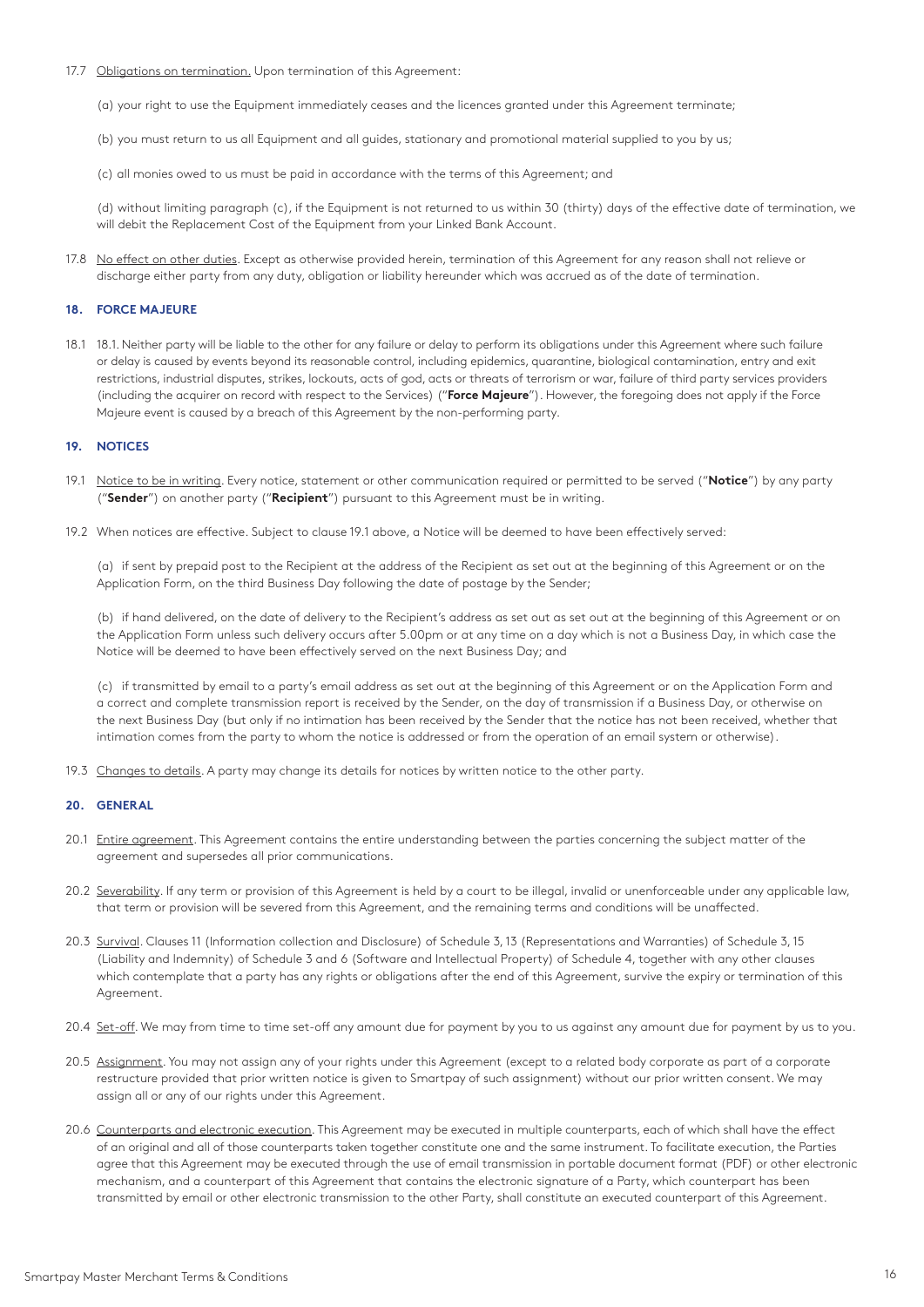- 20.7 Changes to this Agreement. Smartpay may immediately vary this Agreement if required by, or in order to comply with, any law, or in connection with, or as a result of, any changes to any laws, provided that Smartpay provides you with written notice of such variations as soon as is reasonably practicable after making the variation. Notwithstanding the foregoing, we may (subject to law) change the terms of this Agreement at our absolute discretion by giving you written notice in accordance with this Agreement. We will provide you with at least 30 (thirty) days' notice if we introduce or increase a Fee (other than a government charge or fee payable to a Scheme) and your continued use of the Smartpay Merchant Facility will be deemed to be your acceptance of such changes. For any other changes (including changes in interest rates and standard fees and charges) we will notify you as soon as reasonably practicable. Where required by law, we will notify you about any new or changes to a government charge in accordance with the applicable law.
- 20.8 Governing law and jurisdiction. This Agreement is governed by, shall be and construed in accordance with the laws of New South Wales. Subject to, and without limiting, clause 14 (Dispute Resolution) of Schedule 3, the parties submit to the non-exclusive jurisdiction of the courts of New South Wales and the courts hearing appeals therefrom.

# **SCHEDULE 4 - SMARTPAY MERCHANT FACILITY TERMS**

### **1. IMPORTANT INFORMATION**

- 1.1 In addition to the terms of this Agreement, you must comply with:
	- (a) the User Guide;
	- (b) Any requirements that a Scheme imposes on us that relate to the Smartpay Merchant Facility and that we notify you of;
	- (c) any reasonable directions given by us; and
	- (d) all applicable laws.

### **2. THE EQUIPMENT**

- 2.1 Rental or purchase of Equipment. The Application Form sets out whether you are renting the Equipment or purchasing the Equipment.
- 2.2 Use of Equipment. You must ensure that the Equipment is:
	- (a) used in accordance with the User Guide at all times and solely for the purpose for which it was designed and provided by us in connection with the Smartpay Services;
	- (b) not moved from the Delivery Address without our prior written consent (save that this sub-clause does not apply to mobile Equipment); and
	- (c) not moved or otherwise transferred out of your control.
- 2.3 Your general responsibilities. It is your responsibility to:
	- (a) determine the specific location for installation of the Equipment (within the Delivery Address) and to prepare the location in accordance with the specification set out in the User Guide;
	- (b) ensure that you have appropriate communications access, internet access and supported and regularly upgraded operating systems;
	- (c) ensure you have sufficient electrical surge protection;
	- (d) exercise reasonable care in the use, operation, protection, and security of the Equipment at all times;
	- (e) ensure that the Equipment is stored safely and protected from theft, loss or damage and to insure the Equipment against any loss or damage to the Equipment arising from theft, vandalism, fire, flood, earthquake, misuse, neglect, or as otherwise required by us; and
	- (f) regularly check for evidence of tampering including skimming devices and confirm the identification number on the Equipment is correct. You must contact us immediately if you discover any evidence of or suspect that Equipment has been tampered with.

### **3. TITLE AND RISK IN EQUIPMENT**

3.1 Smartpay owns rented Equipment. If you rent the Equipment, the Equipment remains the property of Smartpay and/or its related bodies corporate at all times and nothing in this Agreement passes legal or beneficial title in the Equipment to you or any other party. You must not sublet, transfer, dispose of, grant a security interest over, permit a security interest to be registered over or otherwise deal with any rights or interest in the Equipment.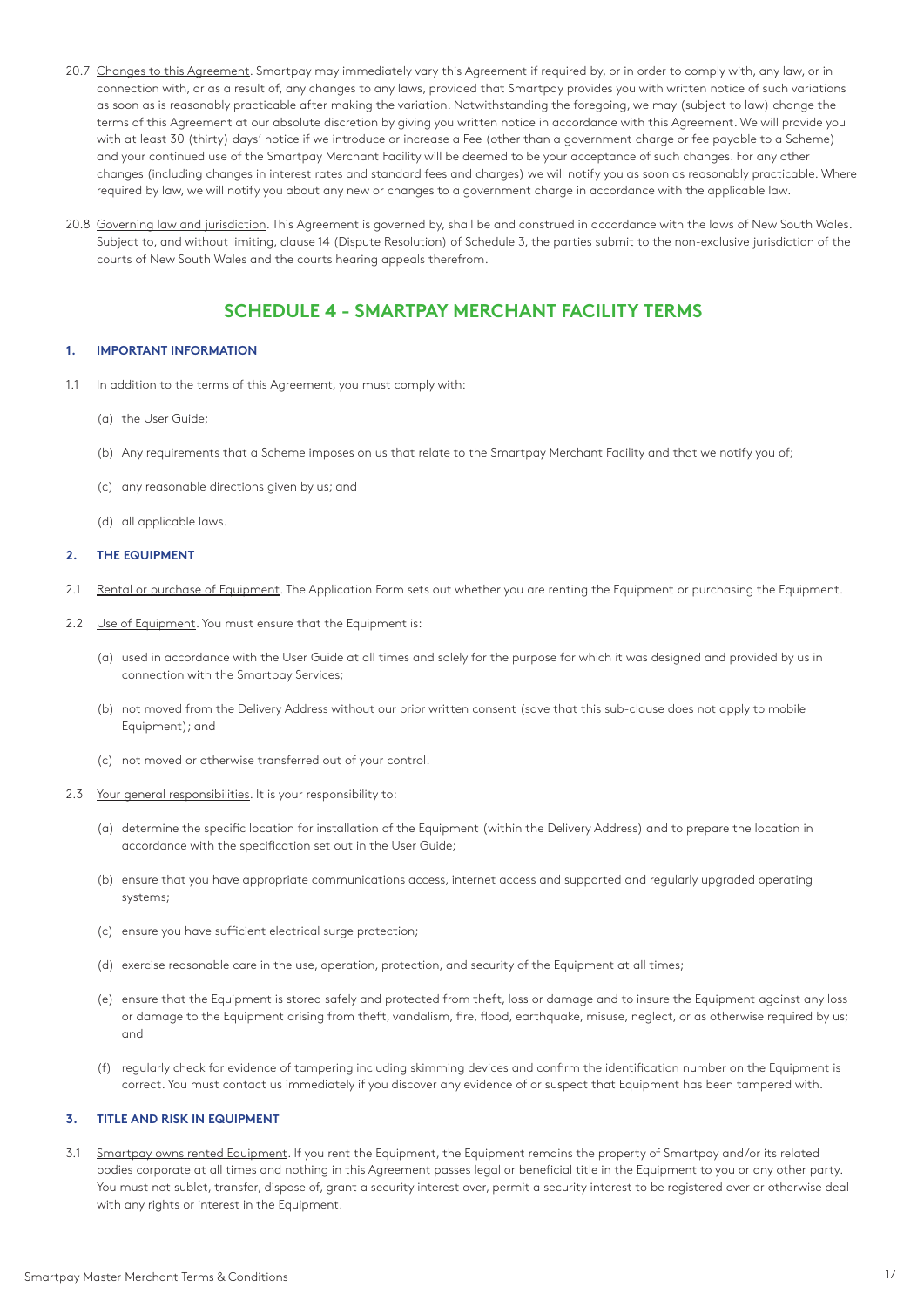- 3.2 You own purchased Equipment. If you purchase the Equipment, legal and beneficial title in the Equipment passes from Smartpay to you upon full payment of the purchase price for the Equipment.
- 3.3 Risk in Equipment. Whether you rent or purchase the Equipment, risk in the Equipment passes to you upon delivery of the Equipment to the Delivery Address. Accordingly, upon delivery, you are liable for any loss or damage to the Equipment and all costs incurred in respect of the Equipment including the cost of repairing or replacing the Equipment at the Replacement Cost, subject to the terms of this Agreement. If Equipment is damaged after it has been delivered to you at the Delivery Address, you hereby authorise us to debit the repair cost or the Replacement Cost from your Smartpay Customer Account. We may choose whether to repair or replace Equipment at our discretion.

#### **4. DELIVERY AND INSTALLATION**

- 4.1 Delivery of Equipment to you. We will deliver to the Delivery Address the number of items of Equipment ordered by you as set out in the Application Form. We may in our absolute discretion charge you delivery and freight charges and we will pay any insurance in respect of the delivery of Equipment to the Delivery Address.
- 4.2 Accepting deliveries. Within 48 (forty-eight) hours after receipt of a delivery you must notify us in writing of any shortages, defects or damage in respect of the delivered Equipment. You must return such Equipment to us at our expenses. To the maximum extent permitted by law, failure by you to give such notice to us will be deemed an acceptance in full of all Equipment delivered.
- 4.3 Installation. You must ensure that the Equipment is installed in accordance with our guides and procedures for installation. We will provide you with reasonable assistance over the telephone or electronic or other means by explaining how to install software required to connect the Equipment to point-of-sale software that we support. We are not otherwise responsible for the installation of the Equipment and you must do so at your own cost.
- 4.4 Insurance. You must insure the Equipment with a reputable insurer with Smartpay noted as an interested party and you must, upon request, provide Smartpay with the certificate of currency for such insurance.

#### **5. SERVICE, REPAIR AND UPGRADES**

- 5.1 No third party repairers. You must not allow any third party to service or repair the Equipment, unless we advise you in writing otherwise.
- 5.2 No use of Equipment with other acquirers. If you rent the Equipment, you must not use the Equipment with any other acquirer. If you purchase the Equipment and you use the Equipment with another acquirer, then you do so at your own risk and to the maximum extent permitted by law, the warranty with respect to the Equipment terminates and we will have no liability to you whatsoever.
- 5.3 Swap Outs. From time to time we may supply you with new, upgraded or repaired Equipment ("Swap Out") to replace your existing Equipment. If this occurs, you must return the existing Equipment within 14 (fourteen) days after receiving the Swap Out. If we do not receive the existing Equipment back within this time:

(a) a Monthly Rental Fee will apply in respect of the Swap Out from the date that is 14 (fourteen) days after delivery of the Swap Out to the date that the existing Equipment is received by us (the Monthly Rental Fee for the existing Equipment will continue to be charged);

(b) and you notify us in writing that the existing Equipment has been lost, stolen or cannot otherwise be returned to us, or is damaged, a Replacement Cost will be charged in respect of that Equipment. The Replacement Cost will constitute a debt due by you to us and you hereby authorise us to debit such amount from the Fee Account without notice to you.

### **6. SOFTWARE AND INTELLECTUAL PROPERTY**

- 6.1 Ownership and licence of Software and Intellectual Property Rights. All right, title and interest in the Software (including Intellectual Property Rights in the Software) remains with Smartpay at all times. We hereby grant you a non-exclusive, non-transferable licence to use the Software solely in connection with the Smartpay Services in connection with your Business.
- 6.2 What you must not do. You must not:
	- (a) attempt to "hack", decompile, disassemble, modify, translate, adapt, reverse engineer, create derivative works from, or sublicense any part of the Software. This includes "phishing", "mining" or attempting to trigger remote code for the purpose of accessing data or material you would not otherwise have access to;
	- (b) circumvent, disable or otherwise interfere with security-related features of the Software or the Smartpay Services.
- 6.3 Updates. We may provide Updates of the Software from time to time, but we are under no obligation to do so.

#### **7. PRODUCT & SERVICE WARRANTY**

- 7.1 Equipment warranty. We warrant that:
	- (a) at the date of delivery, the Equipment is of merchantable quality and is fit for the purpose for which it is supplied; and
	- (b) the Smartpay Services provided to you will be performed with reasonable care and skill.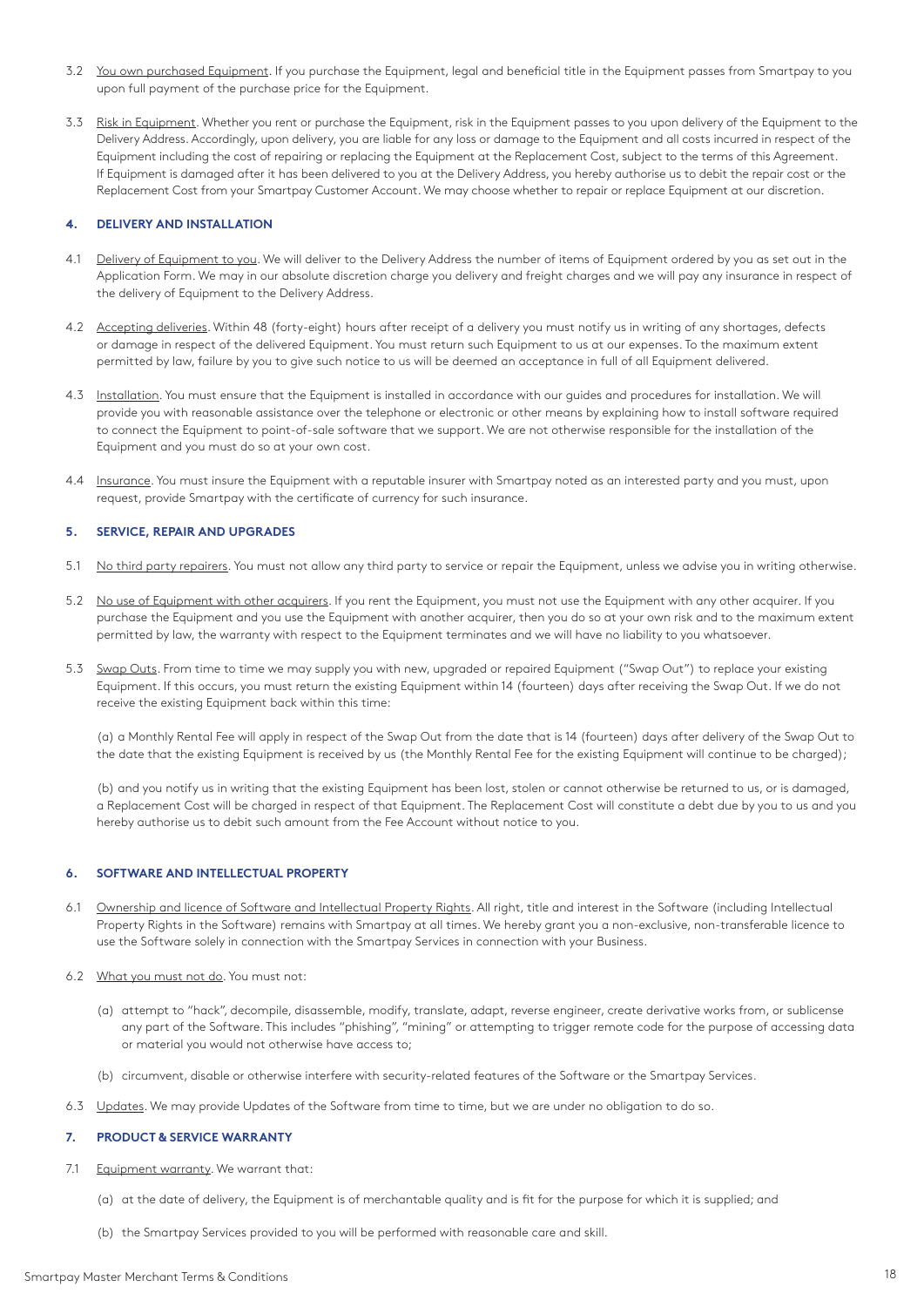To the maximum extent permitted by law, we provide no other warranties in relation to the Equipment, the Software or the Smartpay Service and we are not liable for any:

- (c) damage to the Equipment due to a dysfunction of any network on which the Equipment is used that is out of our reasonable control (including any failure on the part of the principal acquirer from whom we may obtain some or all of the Services from time to time) or the Communications Service; or
- (d) delay in the installation or provision of Equipment, delay in the commencement of the Smartpay Services, or any loss you incur if the Equipment is not working or you are unable to process Transactions.

# **8. TRANSACTIONS**

8.1 Use of the Smartpay Merchant Facility. You must only process Transactions and use the Smartpay Merchant Facility in furtherance of the Business activities specified in your Application Form. You must obtain our prior written consent before processing Transactions for or using your Smartpay Merchant Facility for any other business or for any non-business activities.

8.2 What you must do. You must:

- (a) not make any warranty or representation to a Cardholder regarding us or on our behalf;
- (b) if you are passing on a surcharge to end customers:
	- (i) clearly and prominently display that a surcharge applies at the point of sale in a manner that enables the Cardholder to choose whether or not to proceed with the Transaction;
	- (ii) only charge a surcharge that reasonably reflects your cost of accepting Transactions (as that concept is defined under law) and not cross-subsidise across Schemes. This is an essential term of this Agreement;

(c) subject to the balance available in your Smartpay Customer Account on a particular day, when processing a Refund also refund any surcharge charged to the Cardholder in the original Transaction. In the case of a partial Refund, refund a pro-rated part of the surcharge;

- (d) establish and maintain a fair policy for giving refunds or exchanging goods or services which complies with all applicable laws and to give refunds by means of a Refund and not cash;
- (e) not process any Transaction using your own Card or any Card of your Associates;
- (f) not hold a Cardholder's PIN or passcode;
- (g) comply with any monetary limits or limits on the number of daily Transactions imposed on a Cardholder by a Card issuer.
- 8.3 Participation in Schemes. The Terminals will be programmed to accept all Card Transactions which they are able to accept. If you do not wish to participate in any particular Scheme you must contact us and complete and return any forms we request to enable us to disable the functionality for those Schemes.
- 8.4 Separate agreement with Schemes. You may be required to have a separate agreement with some Scheme operators. In such cases, our only obligation in relation to a Transaction is to transmit the particulars of the Transaction to the Scheme operator. We have no liability to any person in relation to the operation or effectiveness of those Schemes.
- 8.5 Your merchant number. Upon request, you must inform us of your merchant number for all Schemes in which you participate.
- 8.6 You accept Cards at your risk. We make no representations and give no assurances whatsoever in relation to the credit worthiness of any person presenting a Card, whether a Card has sufficient funds. To the maximum extent permitted by law, you waive any right which you may have against us by reason of any inferred representation or assurance from us processing a Transaction. You accept a Card and you process the Card at your sole risk.
- 8.7 Transaction data is conclusive. The Transaction data produced by the Terminal is correct and conclusive except in the case of manifest error. We are not liable for any error, delay, malfunction or failure caused or contributed to or initiated by your integrated point-of-sale software.
- 8.8 You must notify us of malfunctions. You must promptly notify us of any malfunction or error in connection with the Terminals, the EFTPOS System or the Communications Service.
- 8.9 Your representations and warranties. You represent and warrant to us that in respect of each Transaction that you process or that is processed on your behalf:
	- (a) all information given to us in respect of that Transaction is true and correct;
	- (b) the Transaction is valid; and
	- (c) the sale in respect of the Transaction is not subject to any dispute, set-off or counterclaim.
- 8.10 Transaction Value Reports. If a Referral Partner has referred you to us, you acknowledge and agree that we may disclose Transaction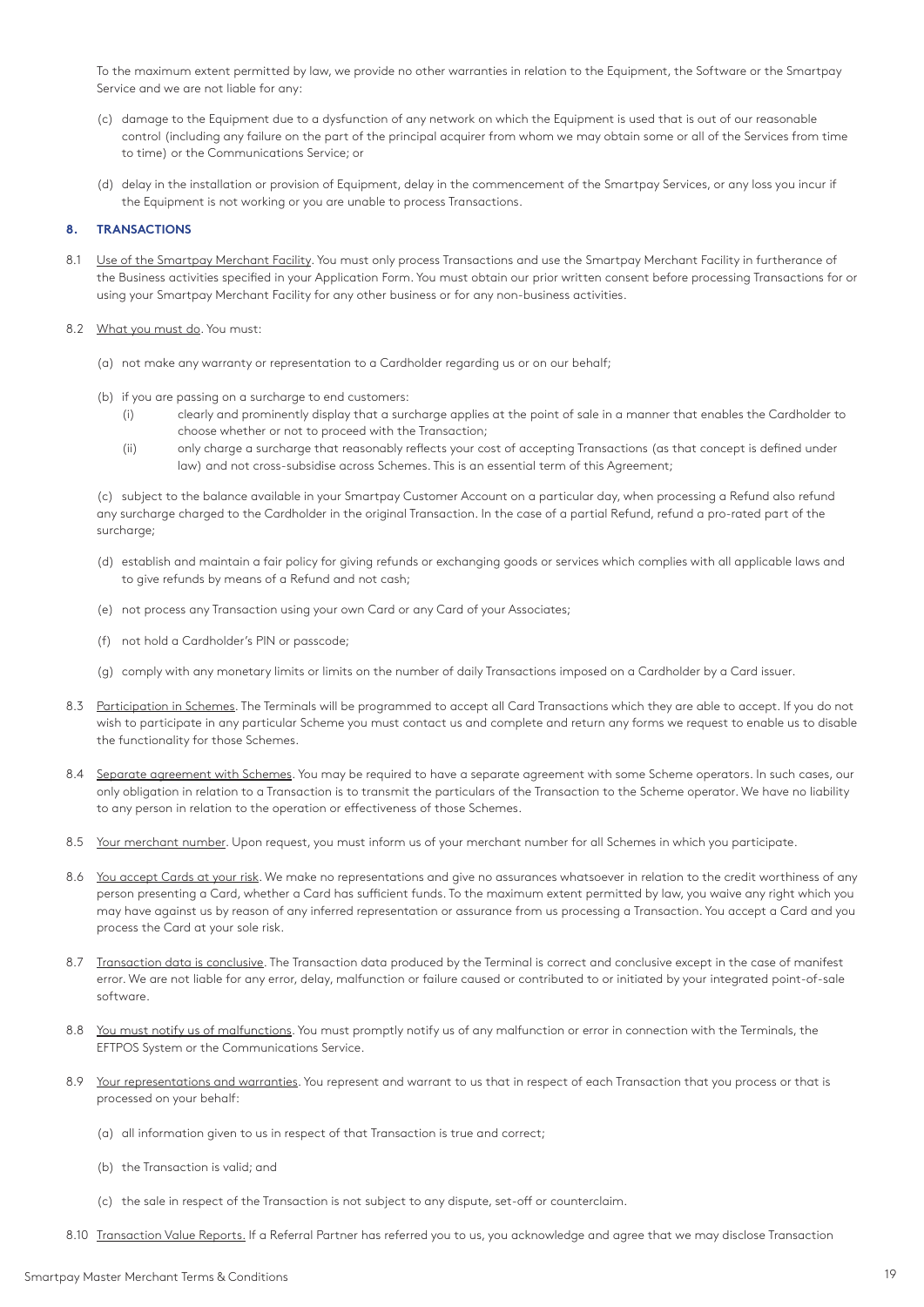Value Reports to that Referral Partner for the purposes of confirming the value of the referral. You acknowledge and agree that, while we will have an agreement that obliges the Referral Partner to only use the Transaction Value Reports for this purpose, we are not responsible in any way for how the Referral Partner uses the Transaction Value Reports.

#### **9. SECURITY**

- 9.1 Your obligations. You must:
	- (a) not disclose (except to us or as required by law) or obtain a Cardholder's name or Card details to or from any person, except where that information has been lawfully collected by you in the course of processing a Transaction;
	- (b) comply with the User Guide and other security requirements published on the Smartpay website or elsewhere from time to time;
	- (c) comply with the prevailing Payment Card Industry Data Security Standards (for more information see www.pcisecuritystandards. org) or any Scheme security requirements from time to time;
	- (d) permit us or our nominee reasonable access to inspect your computer systems to conduct an investigation on whether there has been a security breach and/or data compromise;
	- (e) use reasonable care to detect forged or unauthorised signatures or the unauthorised use of a Card;
	- (f) not process a Transaction by keying the transaction details manually into a Terminal unless instructed to do so by the Terminal; and
	- (g) use reasonable care to prevent the use of a Card as an instrument in money laundering or other criminal activities.

#### **10. RECORDS AND STATEMENTS**

- 10.1 What you must do. You must:
	- (a) keep all Receipts produced by the Terminal, your books of account and records of all Transactions (both sales Transactions and Refunds) as required by law;
	- (b) provide us with all Receipts and other records in connection with Transactions as requested by us; and
	- (c) permit us or our nominee to inspect Receipts, your books of account and records of all Transactions (both sales Transactions and Refunds) on request.
- 10.2 Statements. We will make available to you each month a statement showing the amount of all Transactions processed by us for you and your cost of acceptance (being the fees that we charge to you) during the previous month. It is your obligation to check the statement to ensure the accuracy of the Surcharge and the payments made to the Settlement Account and from the Fee Account. You may dispute a Transaction by following the procedure set out in clause 14 (Dispute Resolution) of Schedule 3.

#### **11. SETTLEMENT**

- 11.1 Settlement to Linked Bank Account. Subject to this Agreement, we will credit settlement sums to your applicable Linked Bank Account.
- 11.2 Timing of settlement. Subject to the remainder of this clause 11, we will:
	- (a) accept all Valid Transactions made by you; and
	- (b) credit your applicable Linked Bank Account with the proceeds of all Valid Transactions, within the following timeframes:
		- (i) no later than 2 (two) Business Days; 3 (three) in the case of international Card Transactions) (or, in each case, such other timeframe as may be required from time to time) following the date the Transaction is processed by a Terminal as long as settlement of all your Terminals has taken place either by a manual settlement initiated by you, or an automated settlement initiated by our systems, prior to 5am (AEST); or
		- (ii) as soon as practicable in any other case.
- 11.3 Availability of funds in your Linked Bank Account. Notwithstanding when we credit your Linked Bank Account, the Financial Institution with whom your Linked Bank Account is held will determine when it makes the payment available as disposable funds in your Linked Bank Account. This may vary from institution to institution.
- 11.4 Delay by counterparties. If there is any delay by our counterparties in respect of the processing of a Transaction, we may delay settlement to you until that counterparty fulfils its obligations. We reserve the right to delay the payment instruction in respect of any Transaction until we receive payment in respect of that Transaction.
- 11.5 Counterparty does not pay us. If our counterparty in respect of a Transaction fails to make a payment to us and we have already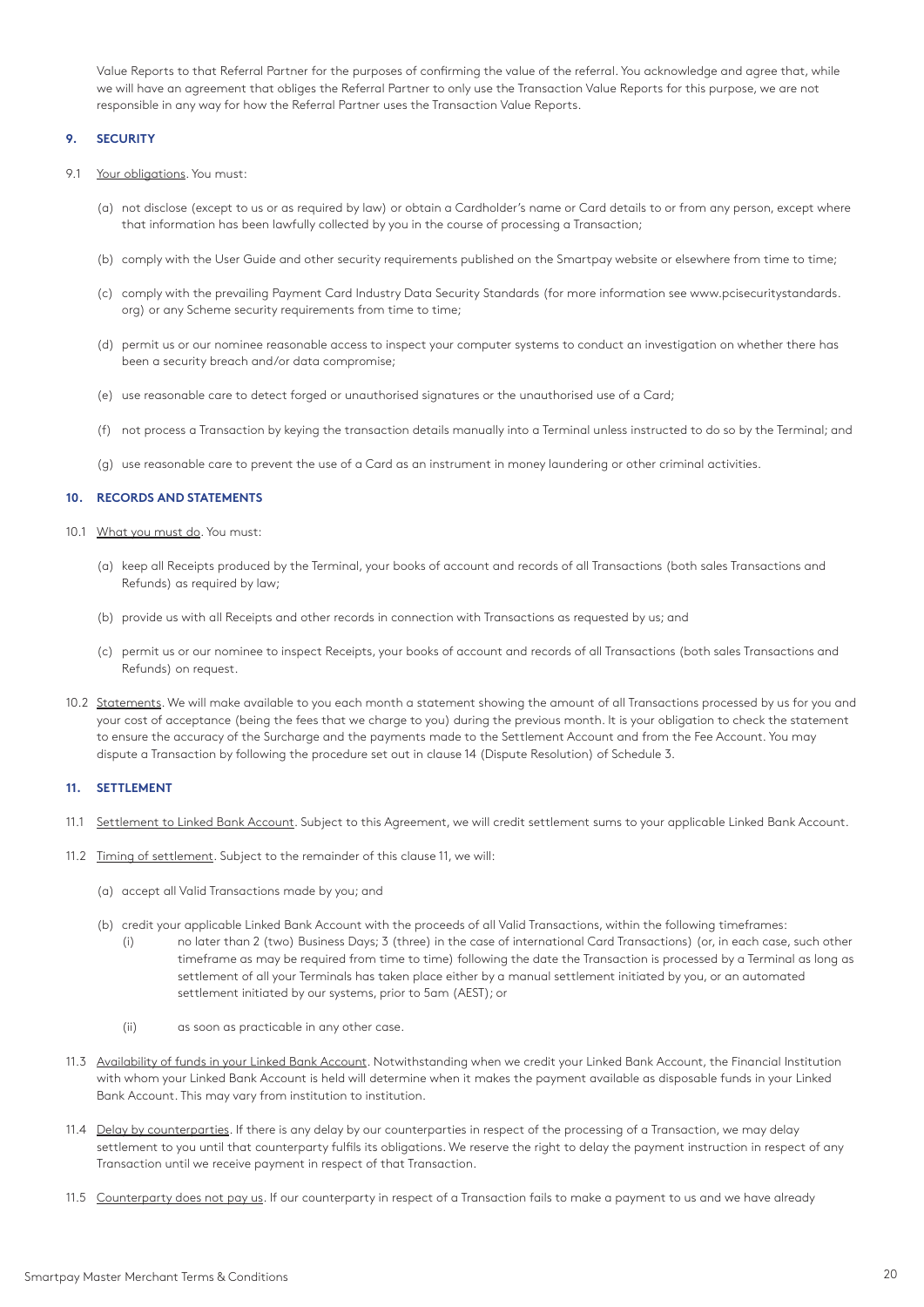credited the Linked Bank Account, you must immediately repay to us the amount so credited. Without limiting any other recourse we may have, you authorise us to debit the relevant amount from your Linked Bank Account.

- 11.6 Processed Transactions may be disputed and charged back. You acknowledge and agree that the authorisation, processing and settlement of a Transaction by us is not a representation by us that the Transaction is a Valid Transaction. The Transaction may be subject to dispute or a Chargeback.
- 11.7 Invalid Transactions. Without limitation, a Transaction will not be valid and will therefore not be processed ("**Invalid Transaction**") if:
	- (a) it or the circumstances giving rise to it are illegal under Australian or international laws or Scheme rules or requirements;
	- (b) the authority provided in respect of the Transaction is forged; the rightful Cardholder did not authorise the Transaction or the use of the Card, or the Transaction is not signed where a signature is required;
	- (c) the Card is not current at the time of the Transaction (including, for example, where the Card has been lost, stolen or is otherwise rejected);
	- (d) the Transaction is not in connection with the provision of goods or services between you and the Cardholder;
	- (e) the Transaction is not in connection with the provision of goods or services to a genuine customer as part of your Business;
	- (f) it represents a transfer solely of funds rather than the supply of goods or services (e.g. a remittance of funds with no exchange of goods or services);
	- (g) it is a Refund and no corresponding sales Transaction exists for the Card on which the Refund is made or purported to be made;
	- (h) it is made in payment of wages or salary;
	- (i) a sales transaction is split into 2 (two) or more Transactions;
	- (j) you do not comply with your obligations under this Agreement, the User Guide or any other direction by us in relation to the Transaction; or
	- (k) we otherwise reasonably believe that the Transaction should not be processed.

#### **12. REFUNDS**

- 12.1 Ensure sufficient account funds. You must ensure you have sufficient funds in your Smartpay Customer Account to meet your Refund obligations for all Refunds that you process.
- 12.2 Limit on Refunds. We may, in our sole and absolute discretion, limit the number of Refunds processed to the periodic aggregate funds that are processed by you through your Smartpay Customer Account.
- 12.3 Refund password. Each Terminal, comes with a refund password as a security measure. You must contact Smartpay to access your refund password. You are responsible for maintaining the confidentiality of the password and you must not share the password with any other party. You are responsible for all activities that occur under the password. You must immediately notify us at **merchantservices@smartpay.com.au** of any unauthorised use of your password.

### **13. CHARGEBACKS**

- 13.1 Chargebacks. We may refuse to accept, or having accepted, may charge back (a "**Chargeback**"), any Transaction if:
	- (a) we, in our sole and absolute discretion, consider that the Transaction is an Invalid Transaction;
	- (b) we reasonably believe that you have not performed all obligations to a Cardholder (including providing any goods or services) in respect of the applicable Transaction;
	- (c) the Transaction is illegal;
	- (d) the Cardholder disputes all or any part of its liability for any reason; or
	- (e) the Card was not valid at the time of the Transaction.